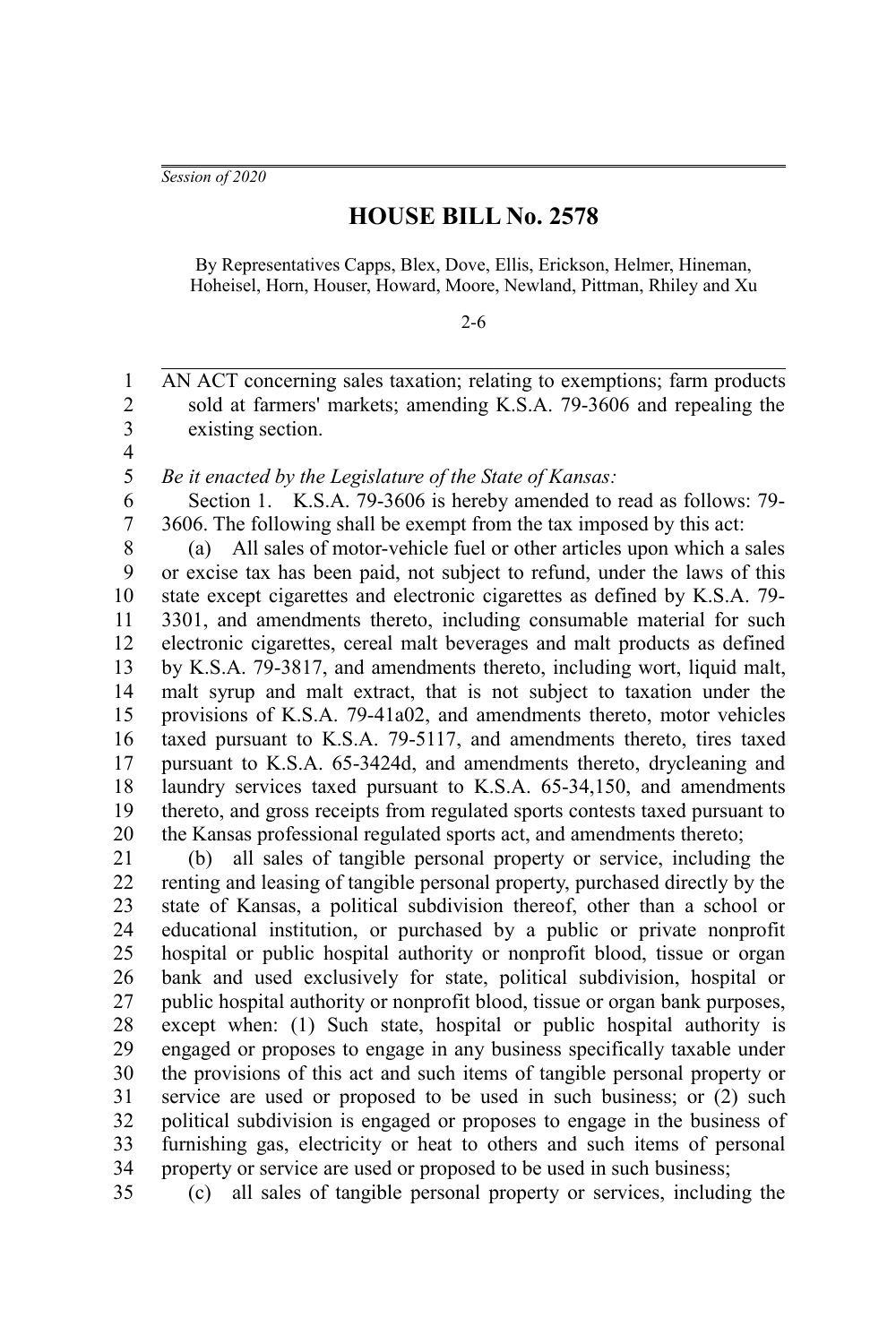renting and leasing of tangible personal property, purchased directly by a public or private elementary or secondary school or public or private nonprofit educational institution and used primarily by such school or institution for nonsectarian programs and activities provided or sponsored by such school or institution or in the erection, repair or enlargement of buildings to be used for such purposes. The exemption herein provided shall not apply to erection, construction, repair, enlargement or equipment of buildings used primarily for human habitation; 1 2 3 4 5 6 7 8

(d) all sales of tangible personal property or services purchased by a contractor for the purpose of constructing, equipping, reconstructing, maintaining, repairing, enlarging, furnishing or remodeling facilities for any public or private nonprofit hospital or public hospital authority, public or private elementary or secondary school, a public or private nonprofit educational institution, state correctional institution including a privately constructed correctional institution contracted for state use and ownership, that would be exempt from taxation under the provisions of this act if purchased directly by such hospital or public hospital authority, school, educational institution or a state correctional institution; and all sales of tangible personal property or services purchased by a contractor for the purpose of constructing, equipping, reconstructing, maintaining, repairing, enlarging, furnishing or remodeling facilities for any political subdivision of the state or district described in subsection (s), the total cost of which is paid from funds of such political subdivision or district and that would be exempt from taxation under the provisions of this act if purchased directly by such political subdivision or district. Nothing in this subsection or in the provisions of K.S.A. 12-3418, and amendments thereto, shall be deemed to exempt the purchase of any construction machinery, equipment or tools used in the constructing, equipping, reconstructing, maintaining, repairing, enlarging, furnishing or remodeling facilities for any political subdivision of the state or any such district. As used in this subsection, K.S.A. 12-3418 and 79-3640, and amendments thereto, "funds of a political subdivision" shall mean general tax revenues, the proceeds of any bonds and gifts or grants-in-aid. Gifts shall not mean funds used for the purpose of constructing, equipping, reconstructing, repairing, enlarging, furnishing or remodeling facilities that are to be leased to the donor. When any political subdivision of the state, district described in subsection (s), public or private nonprofit hospital or public hospital authority, public or private elementary or secondary school, public or private nonprofit educational institution, state correctional institution including a privately constructed correctional institution contracted for state use and ownership shall contract for the purpose of constructing, equipping, reconstructing, maintaining, repairing, enlarging, furnishing or remodeling facilities, it shall obtain from the state and furnish to the contractor an exemption 9 10 11 12 13 14 15 16 17 18 19 20 21 22 23 24 25 26 27 28 29 30 31 32 33 34 35 36 37 38 39 40 41 42 43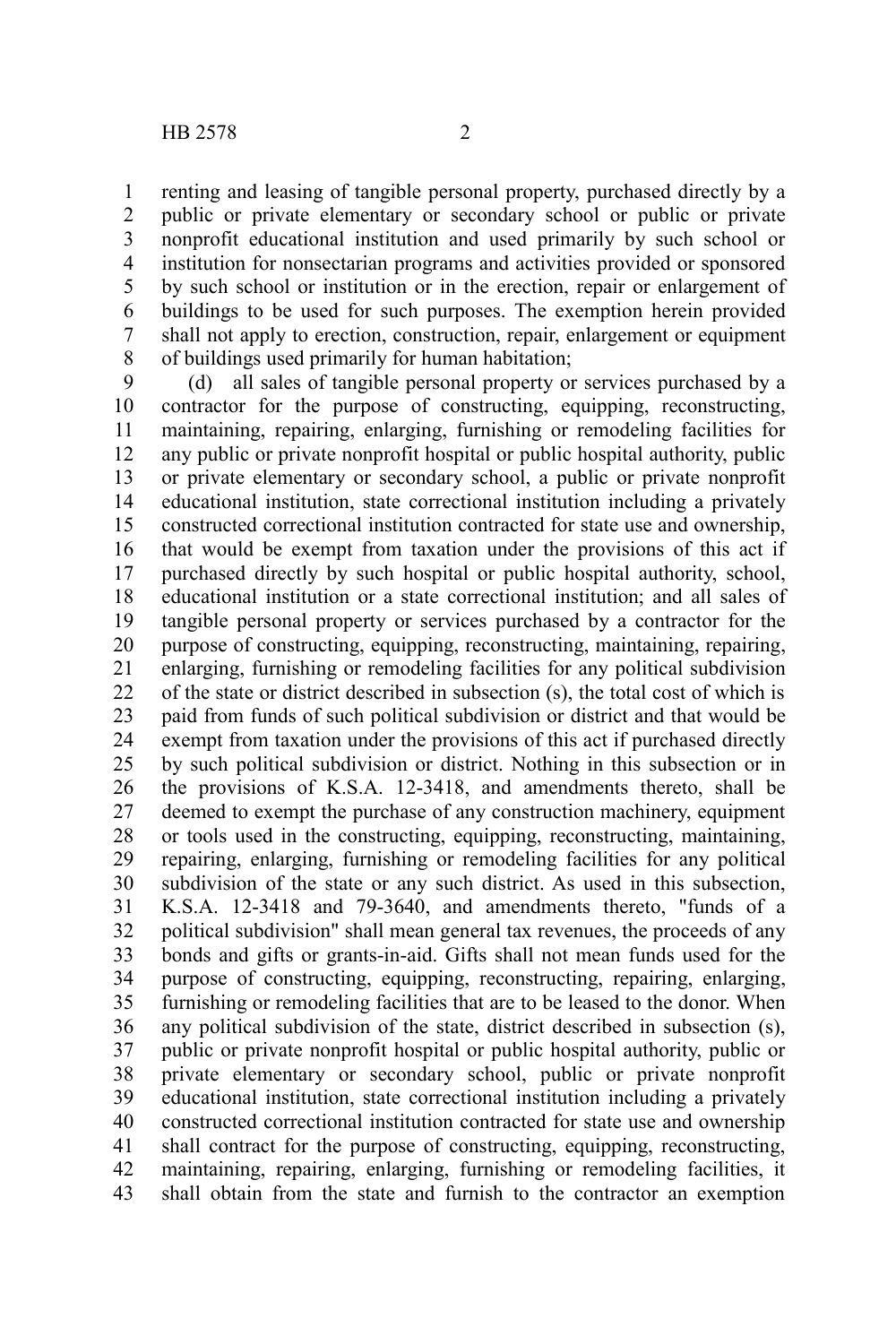certificate for the project involved, and the contractor may purchase materials for incorporation in such project. The contractor shall furnish the number of such certificate to all suppliers from whom such purchases are made, and such suppliers shall execute invoices covering the same bearing the number of such certificate. Upon completion of the project the contractor shall furnish to the political subdivision, district described in subsection (s), hospital or public hospital authority, school, educational institution or department of corrections concerned a sworn statement, on a form to be provided by the director of taxation, that all purchases so made were entitled to exemption under this subsection. As an alternative to the foregoing procedure, any such contracting entity may apply to the secretary of revenue for agent status for the sole purpose of issuing and furnishing project exemption certificates to contractors pursuant to rules and regulations adopted by the secretary establishing conditions and standards for the granting and maintaining of such status. All invoices shall be held by the contractor for a period of five years and shall be subject to audit by the director of taxation. If any materials purchased under such a certificate are found not to have been incorporated in the building or other project or not to have been returned for credit or the sales or compensating tax otherwise imposed upon such materials that will not be so incorporated in the building or other project reported and paid by such contractor to the director of taxation not later than the  $20<sup>th</sup>$  day of the month following the close of the month in which it shall be determined that such materials will not be used for the purpose for which such certificate was issued, the political subdivision, district described in subsection (s), hospital or public hospital authority, school, educational institution or the contractor contracting with the department of corrections for a correctional institution concerned shall be liable for tax on all materials purchased for the project, and upon payment thereof it may recover the same from the contractor together with reasonable attorney fees. Any contractor or any agent, employee or subcontractor thereof, who shall use or otherwise dispose of any materials purchased under such a certificate for any purpose other than that for which such a certificate is issued without the payment of the sales or compensating tax otherwise imposed upon such materials, shall be guilty of a misdemeanor and, upon conviction therefor, shall be subject to the penalties provided for in K.S.A. 79-3615(h), and amendments thereto; 1 2 3 4 5 6 7 8 9 10 11 12 13 14 15 16 17 18 19 20 21 22 23 24 25 26 27 28 29 30 31 32 33 34 35 36 37

(e) all sales of tangible personal property or services purchased by a contractor for the erection, repair or enlargement of buildings or other projects for the government of the United States, its agencies or instrumentalities, that would be exempt from taxation if purchased directly by the government of the United States, its agencies or instrumentalities. When the government of the United States, its agencies or 38 39 40 41 42 43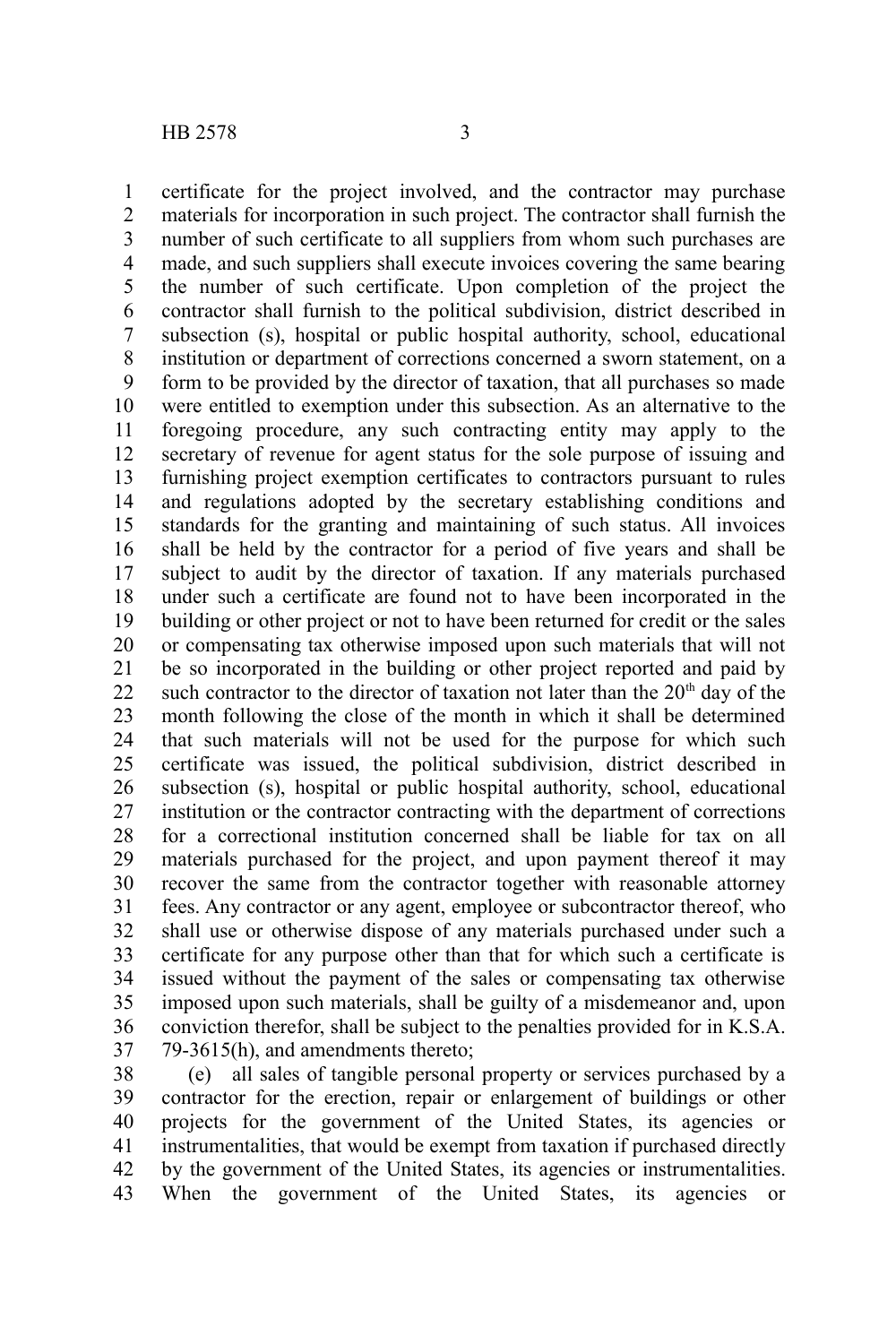instrumentalities shall contract for the erection, repair, or enlargement of any building or other project, it shall obtain from the state and furnish to the contractor an exemption certificate for the project involved, and the contractor may purchase materials for incorporation in such project. The contractor shall furnish the number of such certificates to all suppliers from whom such purchases are made, and such suppliers shall execute invoices covering the same bearing the number of such certificate. Upon completion of the project the contractor shall furnish to the government of the United States, its agencies or instrumentalities concerned a sworn statement, on a form to be provided by the director of taxation, that all purchases so made were entitled to exemption under this subsection. As an alternative to the foregoing procedure, any such contracting entity may apply to the secretary of revenue for agent status for the sole purpose of issuing and furnishing project exemption certificates to contractors pursuant to rules and regulations adopted by the secretary establishing conditions and standards for the granting and maintaining of such status. All invoices shall be held by the contractor for a period of five years and shall be subject to audit by the director of taxation. Any contractor or any agent, employee or subcontractor thereof, who shall use or otherwise dispose of any materials purchased under such a certificate for any purpose other than that for which such a certificate is issued without the payment of the sales or compensating tax otherwise imposed upon such materials, shall be guilty of a misdemeanor and, upon conviction therefor, shall be subject to the penalties provided for in K.S.A. 79-3615(h), and amendments thereto; 1 2 3 4 5 6 7 8 9 10 11 12 13 14 15 16 17 18 19 20 21 22 23 24 25

(f) tangible personal property purchased by a railroad or public utility for consumption or movement directly and immediately in interstate commerce; 26 27 28

(g) sales of aircraft including remanufactured and modified aircraft sold to persons using directly or through an authorized agent such aircraft as certified or licensed carriers of persons or property in interstate or foreign commerce under authority of the laws of the United States or any foreign government or sold to any foreign government or agency or instrumentality of such foreign government and all sales of aircraft for use outside of the United States and sales of aircraft repair, modification and replacement parts and sales of services employed in the remanufacture, modification and repair of aircraft; 29 30 31 32 33 34 35 36 37

(h) all rentals of nonsectarian textbooks by public or private elementary or secondary schools; 38 39

(i) the lease or rental of all films, records, tapes, or any type of sound or picture transcriptions used by motion picture exhibitors; 40 41

(j) meals served without charge or food used in the preparation of such meals to employees of any restaurant, eating house, dining car, hotel, 42 43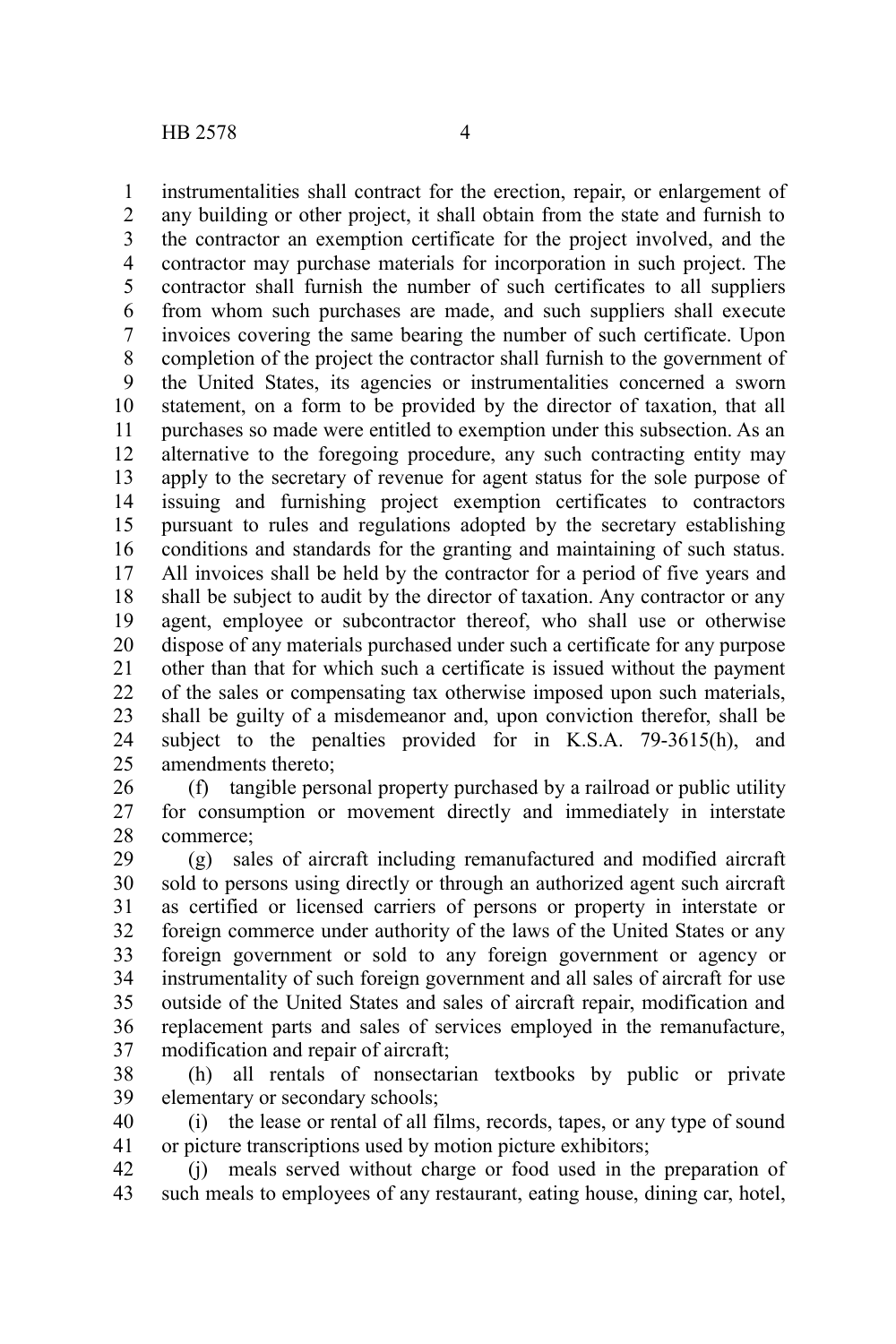drugstore or other place where meals or drinks are regularly sold to the public if such employees' duties are related to the furnishing or sale of such meals or drinks; 1 2 3

(k) any motor vehicle, semitrailer or pole trailer, as such terms are defined by K.S.A. 8-126, and amendments thereto, or aircraft sold and delivered in this state to a bona fide resident of another state, which motor vehicle, semitrailer, pole trailer or aircraft is not to be registered or based in this state and which vehicle, semitrailer, pole trailer or aircraft will not remain in this state more than 10 days; 4 5 6 7 8 9

(l) all isolated or occasional sales of tangible personal property, services, substances or things, except isolated or occasional sale of motor vehicles specifically taxed under the provisions of K.S.A. 79-3603(o), and amendments thereto; 10 11 12 13

(m) all sales of tangible personal property that become an ingredient or component part of tangible personal property or services produced, manufactured or compounded for ultimate sale at retail within or without the state of Kansas; and any such producer, manufacturer or compounder may obtain from the director of taxation and furnish to the supplier an exemption certificate number for tangible personal property for use as an ingredient or component part of the property or services produced, manufactured or compounded; 14 15 16 17 18 19 20 21

(n) all sales of tangible personal property that is consumed in the production, manufacture, processing, mining, drilling, refining or compounding of tangible personal property, the treating of by-products or wastes derived from any such production process, the providing of services or the irrigation of crops for ultimate sale at retail within or without the state of Kansas; and any purchaser of such property may obtain from the director of taxation and furnish to the supplier an exemption certificate number for tangible personal property for consumption in such production, manufacture, processing, mining, drilling, refining, compounding, treating, irrigation and in providing such services; 22 23 24 25 26 27 28 29 30 31 32

(o) all sales of animals, fowl and aquatic plants and animals, the primary purpose of which is use in agriculture or aquaculture, as defined in K.S.A. 47-1901, and amendments thereto, the production of food for human consumption, the production of animal, dairy, poultry or aquatic plant and animal products, fiber or fur, or the production of offspring for use for any such purpose or purposes; 33 34 35 36 37 38

(p) all sales of drugs dispensed pursuant to a prescription order by a licensed practitioner or a mid-level practitioner as defined by K.S.A. 65- 1626, and amendments thereto. As used in this subsection, "drug" means a compound, substance or preparation and any component of a compound, substance or preparation, other than food and food ingredients, dietary 39 40 41 42 43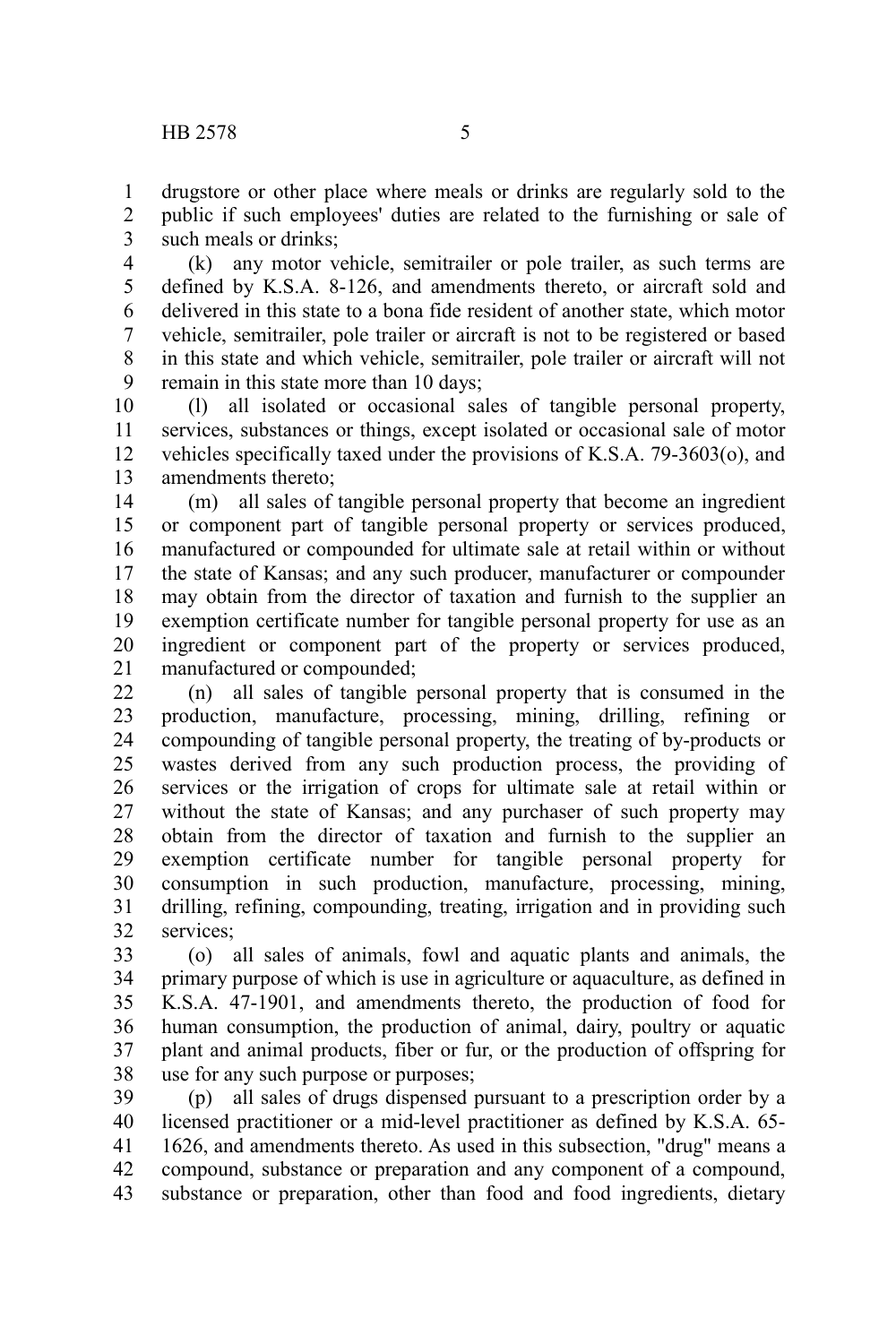supplements or alcoholic beverages, recognized in the official United States pharmacopeia, official homeopathic pharmacopoeia of the United States or official national formulary, and supplement to any of them, intended for use in the diagnosis, cure, mitigation, treatment or prevention of disease or intended to affect the structure or any function of the body, except that for taxable years commencing after December 31, 2013, this subsection shall not apply to any sales of drugs used in the performance or induction of an abortion, as defined in K.S.A. 65-6701, and amendments thereto; 1 2 3 4 5 6 7 8 9

(q) all sales of insulin dispensed by a person licensed by the state board of pharmacy to a person for treatment of diabetes at the direction of a person licensed to practice medicine by the state board of healing arts; 10 11 12

(r) all sales of oxygen delivery equipment, kidney dialysis equipment, enteral feeding systems, prosthetic devices and mobility enhancing equipment prescribed in writing by a person licensed to practice the healing arts, dentistry or optometry, and in addition to such sales, all sales of hearing aids, as defined by K.S.A. 74-5807(c), and amendments thereto, and repair and replacement parts therefor, including batteries, by a person licensed in the practice of dispensing and fitting hearing aids pursuant to the provisions of K.S.A. 74-5808, and amendments thereto. For the purposes of this subsection: (1) "Mobility enhancing equipment" means equipment including repair and replacement parts to same, but does not include durable medical equipment, which is primarily and customarily used to provide or increase the ability to move from one place to another and which is appropriate for use either in a home or a motor vehicle; is not generally used by persons with normal mobility; and does not include any motor vehicle or equipment on a motor vehicle normally provided by a motor vehicle manufacturer; and (2) "prosthetic device" means a replacement, corrective or supportive device including repair and replacement parts for same worn on or in the body to artificially replace a missing portion of the body, prevent or correct physical deformity or malfunction or support a weak or deformed portion of the body; 13 14 15 16 17 18 19 20 21 22 23 24 25 26 27 28 29 30 31 32

(s) except as provided in K.S.A. 82a-2101, and amendments thereto, all sales of tangible personal property or services purchased directly or indirectly by a groundwater management district organized or operating under the authority of K.S.A. 82a-1020 et seq., and amendments thereto, by a rural water district organized or operating under the authority of K.S.A. 82a-612, and amendments thereto, or by a water supply district organized or operating under the authority of K.S.A. 19-3501 et seq., 19- 3522 et seq. or 19-3545, and amendments thereto, which property or services are used in the construction activities, operation or maintenance of the district; 33 34 35 36 37 38 39 40 41 42

43

(t) all sales of farm machinery and equipment or aquaculture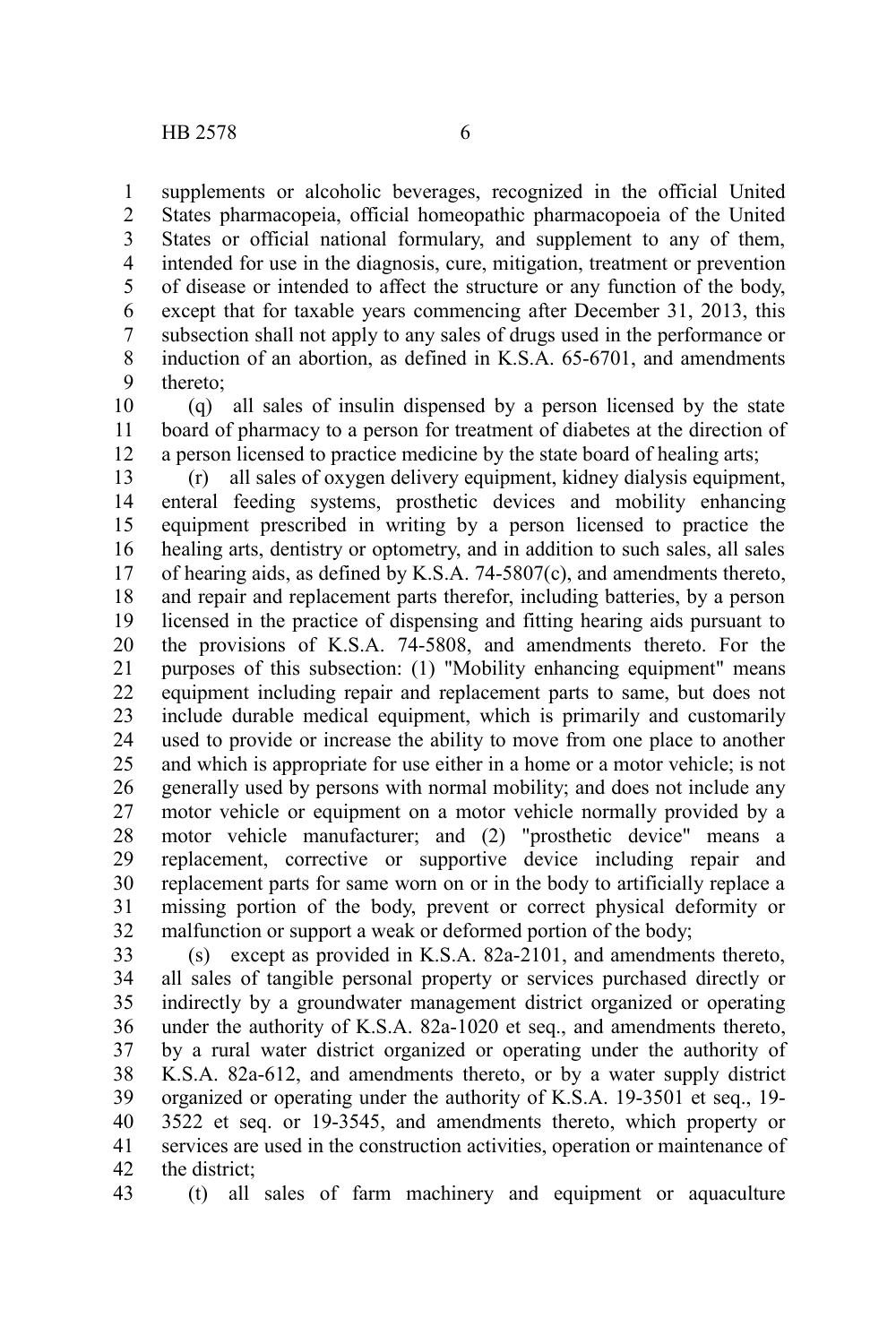machinery and equipment, repair and replacement parts therefor and services performed in the repair and maintenance of such machinery and equipment. For the purposes of this subsection the term "farm machinery and equipment or aquaculture machinery and equipment" shall include a work-site utility vehicle, as defined in K.S.A. 8-126, and amendments thereto, and is equipped with a bed or cargo box for hauling materials, and shall also include machinery and equipment used in the operation of Christmas tree farming but shall not include any passenger vehicle, truck, truck tractor, trailer, semitrailer or pole trailer, other than a farm trailer, as such terms are defined by K.S.A. 8-126, and amendments thereto. "Farm machinery and equipment" includes precision farming equipment that is portable or is installed or purchased to be installed on farm machinery and equipment. "Precision farming equipment" includes the following items used only in computer-assisted farming, ranching or aquaculture production operations: Soil testing sensors, yield monitors, computers, monitors, software, global positioning and mapping systems, guiding systems, modems, data communications equipment and any necessary mounting hardware, wiring and antennas. Each purchaser of farm machinery and equipment or aquaculture machinery and equipment exempted herein must certify in writing on the copy of the invoice or sales ticket to be retained by the seller that the farm machinery and equipment or aquaculture machinery and equipment purchased will be used only in farming, ranching or aquaculture production. Farming or ranching shall include the operation of a feedlot and farm and ranch work for hire and the operation of a nursery; 1 2 3 4 5 6 7 8 9 10 11 12 13 14 15 16 17 18 19 20 21 22 23 24 25

(u) all leases or rentals of tangible personal property used as a dwelling if such tangible personal property is leased or rented for a period of more than 28 consecutive days; 26 27 28

(v) all sales of tangible personal property to any contractor for use in preparing meals for delivery to homebound elderly persons over 60 years of age and to homebound disabled persons or to be served at a groupsitting at a location outside of the home to otherwise homebound elderly persons over 60 years of age and to otherwise homebound disabled persons, as all or part of any food service project funded in whole or in part by government or as part of a private nonprofit food service project available to all such elderly or disabled persons residing within an area of service designated by the private nonprofit organization, and all sales of tangible personal property for use in preparing meals for consumption by indigent or homeless individuals whether or not such meals are consumed at a place designated for such purpose, and all sales of food products by or on behalf of any such contractor or organization for any such purpose; 29 30 31 32 33 34 35 36 37 38 39 40 41

(w) all sales of natural gas, electricity, heat and water delivered through mains, lines or pipes: (1) To residential premises for 42 43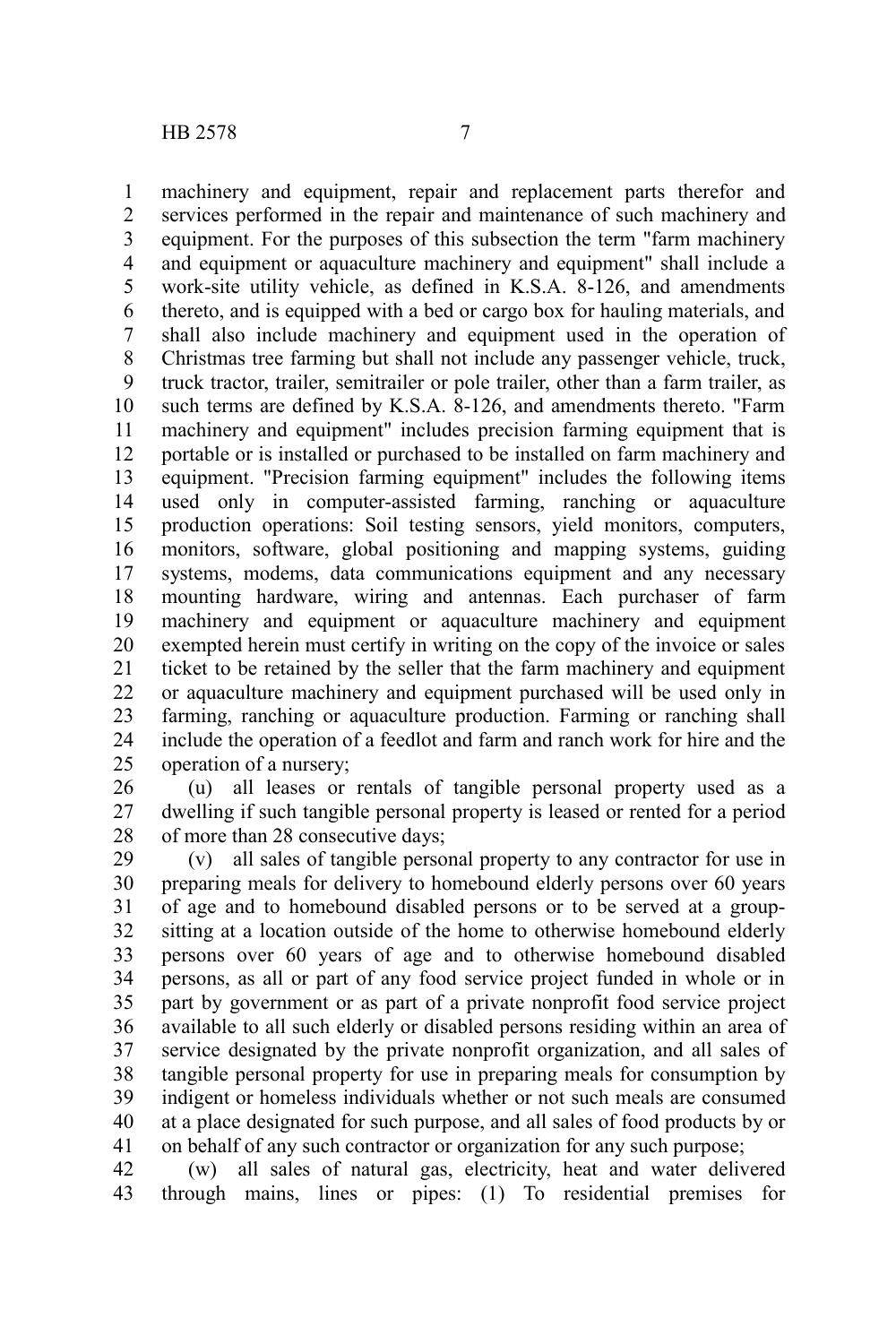noncommercial use by the occupant of such premises; (2) for agricultural use and also, for such use, all sales of propane gas; (3) for use in the severing of oil; and (4) to any property which is exempt from property taxation pursuant to K.S.A. 79-201b, Second through Sixth. As used in this paragraph, "severing" means the same as defined in K.S.A. 79-4216(k), and amendments thereto. For all sales of natural gas, electricity and heat delivered through mains, lines or pipes pursuant to the provisions of subsection  $(w)(1)$  and  $(w)(2)$ , the provisions of this subsection shall expire on December 31, 2005; 1 2 3 4 5 6 7 8 9

(x) all sales of propane gas, LP-gas, coal, wood and other fuel sources for the production of heat or lighting for noncommercial use of an occupant of residential premises occurring prior to January 1, 2006; 10 11 12

(y) all sales of materials and services used in the repairing, servicing, altering, maintaining, manufacturing, remanufacturing, or modification of railroad rolling stock for use in interstate or foreign commerce under authority of the laws of the United States; 13 14 15 16

(z) all sales of tangible personal property and services purchased directly by a port authority or by a contractor therefor as provided by the provisions of K.S.A. 12-3418, and amendments thereto; 17 18 19

(aa) all sales of materials and services applied to equipment that is transported into the state from without the state for repair, service, alteration, maintenance, remanufacture or modification and that is subsequently transported outside the state for use in the transmission of liquids or natural gas by means of pipeline in interstate or foreign commerce under authority of the laws of the United States; 20 21 22 23 24 25

(bb) all sales of used mobile homes or manufactured homes. As used in this subsection: (1) "Mobile homes" and "manufactured homes" mean the same as defined in K.S.A. 58-4202, and amendments thereto; and (2) "sales of used mobile homes or manufactured homes" means sales other than the original retail sale thereof; 26 27 28 29 30

(cc) all sales of tangible personal property or services purchased prior to January 1, 2012, except as otherwise provided, for the purpose of and in conjunction with constructing, reconstructing, enlarging or remodeling a business or retail business that meets the requirements established in K.S.A. 74-50,115, and amendments thereto, and the sale and installation of machinery and equipment purchased for installation at any such business or retail business, and all sales of tangible personal property or services purchased on or after January 1, 2012, for the purpose of and in conjunction with constructing, reconstructing, enlarging or remodeling a business that meets the requirements established in K.S.A. 74-50,115(e), and amendments thereto, and the sale and installation of machinery and equipment purchased for installation at any such business. When a person shall contract for the construction, reconstruction, enlargement or 31 32 33 34 35 36 37 38 39 40 41 42 43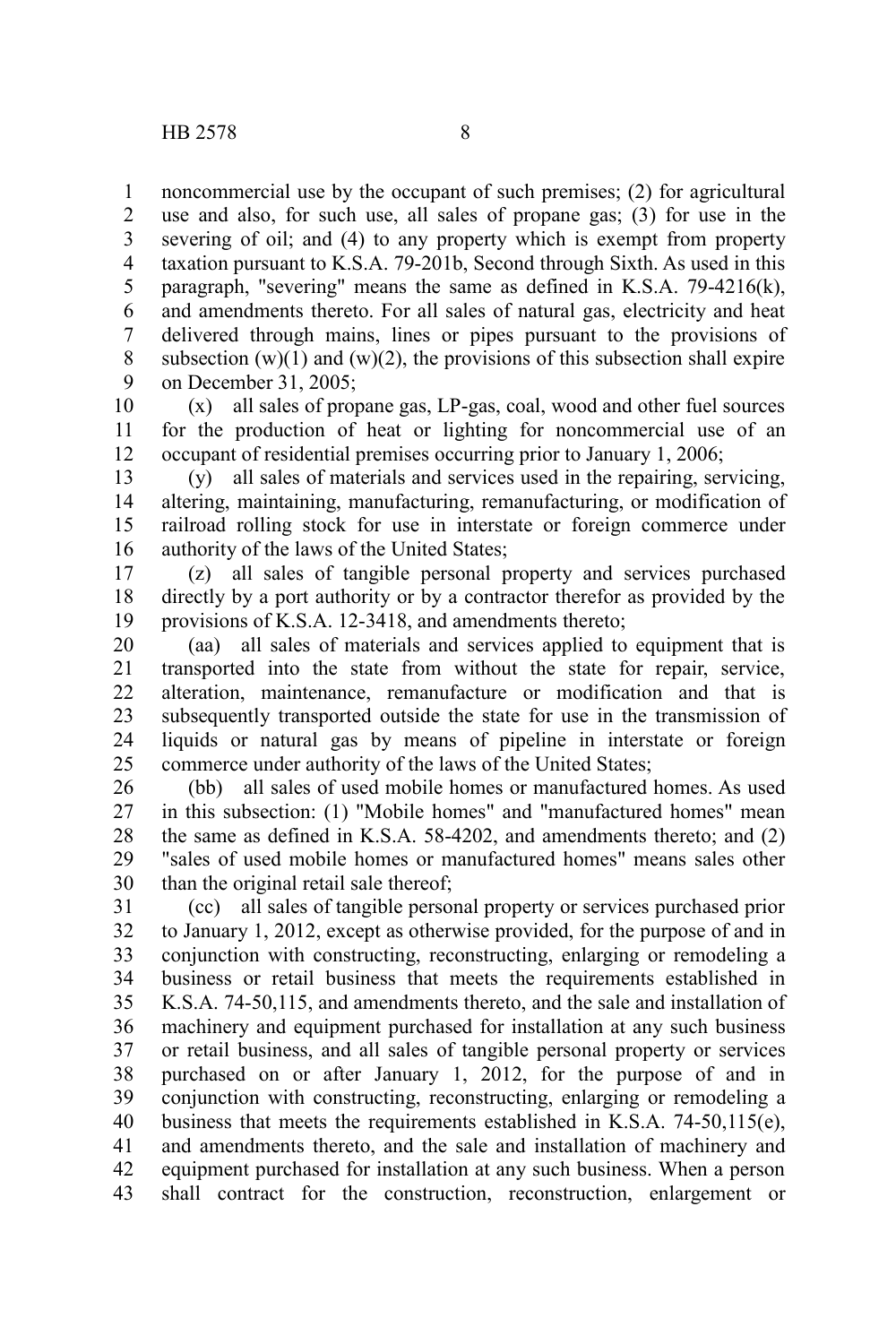remodeling of any such business or retail business, such person shall obtain from the state and furnish to the contractor an exemption certificate for the project involved, and the contractor may purchase materials, machinery and equipment for incorporation in such project. The contractor shall furnish the number of such certificates to all suppliers from whom such purchases are made, and such suppliers shall execute invoices covering the same bearing the number of such certificate. Upon completion of the project the contractor shall furnish to the owner of the business or retail business a sworn statement, on a form to be provided by the director of taxation, that all purchases so made were entitled to exemption under this subsection. All invoices shall be held by the contractor for a period of five years and shall be subject to audit by the director of taxation. Any contractor or any agent, employee or subcontractor thereof, who shall use or otherwise dispose of any materials, machinery or equipment purchased under such a certificate for any purpose other than that for which such a certificate is issued without the payment of the sales or compensating tax otherwise imposed thereon, shall be guilty of a misdemeanor and, upon conviction therefor, shall be subject to the penalties provided for in K.S.A. 79-3615(h), and amendments thereto. As used in this subsection, "business" and "retail business" mean the same as defined in K.S.A. 74-50,114, and amendments thereto. Project exemption certificates that have been previously issued under this subsection by the department of revenue pursuant to K.S.A. 74-50,115, and amendments thereto, but not including K.S.A. 74-50,115(e), and amendments thereto, prior to January 1, 2012, and have not expired will be effective for the term of the project or two years from the effective date of the certificate, whichever occurs earlier. Project exemption certificates that are submitted to the department of revenue prior to January 1, 2012, and are found to qualify will be issued a project exemption certificate that will be effective for a two-year period or for the term of the project, whichever occurs earlier; 1 2 3 4 5 6 7 8 9 10 11 12 13 14 15 16 17 18 19 20 21 22 23 24 25 26 27 28 29 30 31

(dd) all sales of tangible personal property purchased with food stamps issued by the United States department of agriculture; 32 33

(ee) all sales of lottery tickets and shares made as part of a lottery operated by the state of Kansas; 34 35

(ff) on and after July 1, 1988, all sales of new mobile homes or manufactured homes to the extent of 40% of the gross receipts, determined without regard to any trade-in allowance, received from such sale. As used in this subsection, "mobile homes" and "manufactured homes" mean the same as defined in K.S.A. 58-4202, and amendments thereto: 36 37 38 39 40

(gg) all sales of tangible personal property purchased in accordance with vouchers issued pursuant to the federal special supplemental food program for women, infants and children; 41 42 43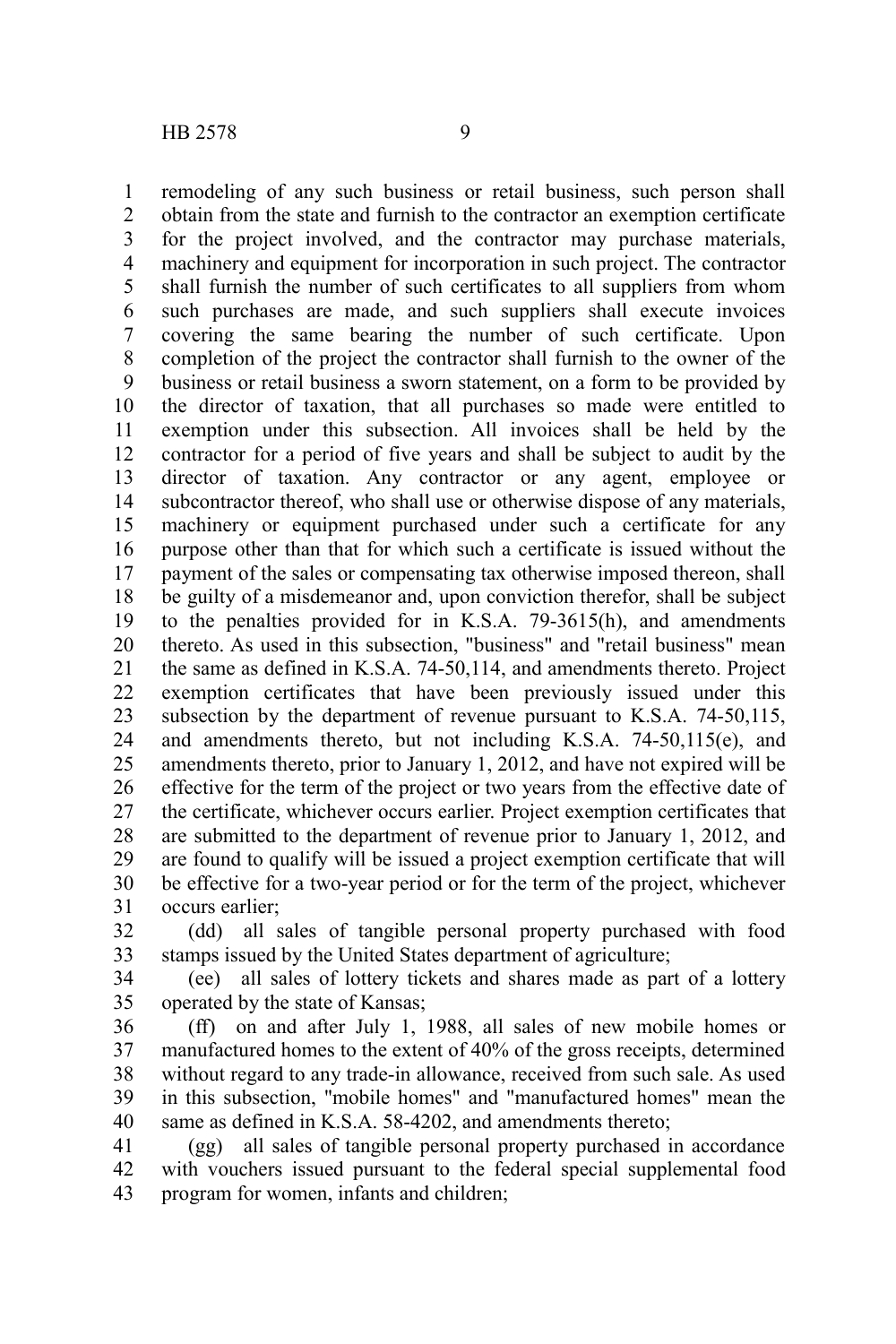(hh) all sales of medical supplies and equipment, including durable medical equipment, purchased directly by a nonprofit skilled nursing home or nonprofit intermediate nursing care home, as defined by K.S.A. 39-923, and amendments thereto, for the purpose of providing medical services to residents thereof. This exemption shall not apply to tangible personal property customarily used for human habitation purposes. As used in this subsection, "durable medical equipment" means equipment including repair and replacement parts for such equipment, that can withstand repeated use, is primarily and customarily used to serve a medical purpose, generally is not useful to a person in the absence of illness or injury and is not worn in or on the body, but does not include mobility enhancing equipment as defined in subsection (r), oxygen delivery equipment, kidney dialysis equipment or enteral feeding systems; 1 2 3 4 5 6 7 8 9 10 11 12 13

(ii) all sales of tangible personal property purchased directly by a nonprofit organization for nonsectarian comprehensive multidiscipline youth development programs and activities provided or sponsored by such organization, and all sales of tangible personal property by or on behalf of any such organization. This exemption shall not apply to tangible personal property customarily used for human habitation purposes; 14 15 16 17 18 19

(jj) all sales of tangible personal property or services, including the renting and leasing of tangible personal property, purchased directly on behalf of a community-based facility for people with intellectual disability or mental health center organized pursuant to K.S.A. 19-4001 et seq., and amendments thereto, and licensed in accordance with the provisions of K.S.A. 2019 Supp. 39-2001 et seq., and amendments thereto, and all sales of tangible personal property or services purchased by contractors during the time period from July, 2003, through June, 2006, for the purpose of constructing, equipping, maintaining or furnishing a new facility for a community-based facility for people with intellectual disability or mental health center located in Riverton, Cherokee County, Kansas, that would have been eligible for sales tax exemption pursuant to this subsection if purchased directly by such facility or center. This exemption shall not apply to tangible personal property customarily used for human habitation purposes; 20 21 22 23 24 25 26 27 28 29 30 31 32 33 34

 $(kk)$  (1) (A) all sales of machinery and equipment that are used in this state as an integral or essential part of an integrated production operation by a manufacturing or processing plant or facility; 35 36 37

(B) all sales of installation, repair and maintenance services performed on such machinery and equipment; and 38 39

(C) all sales of repair and replacement parts and accessories purchased for such machinery and equipment. 40 41

(2) For purposes of this subsection: 42

(A) "Integrated production operation" means an integrated series of 43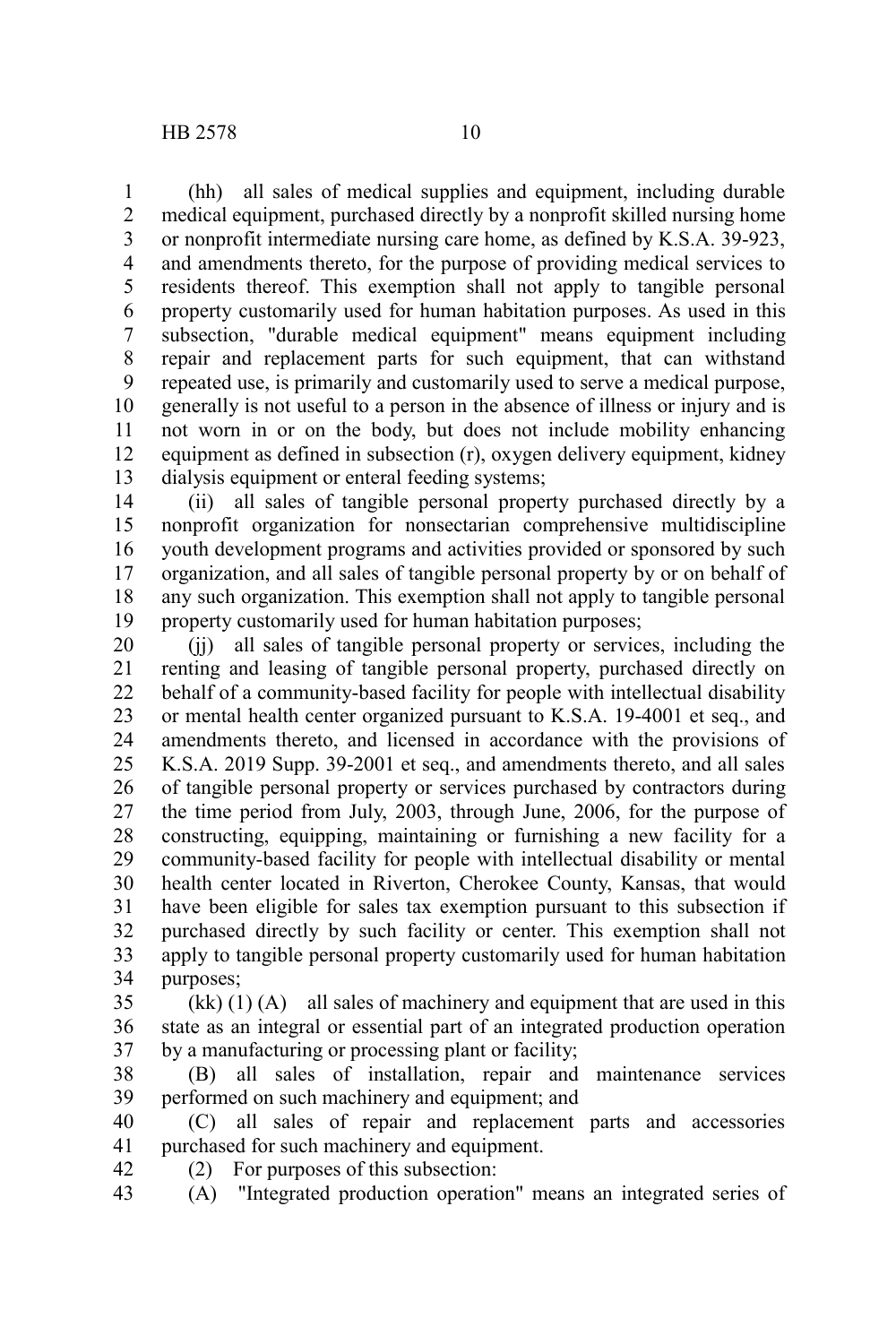operations engaged in at a manufacturing or processing plant or facility to process, transform or convert tangible personal property by physical, chemical or other means into a different form, composition or character from that in which it originally existed. Integrated production operations shall include: (i) Production line operations, including packaging operations; (ii) preproduction operations to handle, store and treat raw materials; (iii) post production handling, storage, warehousing and distribution operations; and (iv) waste, pollution and environmental control operations, if any; 1 2 3 4 5 6 7 8 9

(B) "production line" means the assemblage of machinery and equipment at a manufacturing or processing plant or facility where the actual transformation or processing of tangible personal property occurs; 10 11 12

(C) "manufacturing or processing plant or facility" means a single, fixed location owned or controlled by a manufacturing or processing business that consists of one or more structures or buildings in a contiguous area where integrated production operations are conducted to manufacture or process tangible personal property to be ultimately sold at retail. Such term shall not include any facility primarily operated for the purpose of conveying or assisting in the conveyance of natural gas, electricity, oil or water. A business may operate one or more manufacturing or processing plants or facilities at different locations to manufacture or process a single product of tangible personal property to be ultimately sold at retail; 13 14 15 16 17 18 19 20 21 22 23

(D) "manufacturing or processing business" means a business that utilizes an integrated production operation to manufacture, process, fabricate, finish or assemble items for wholesale and retail distribution as part of what is commonly regarded by the general public as an industrial manufacturing or processing operation or an agricultural commodity processing operation. (i) Industrial manufacturing or processing operations include, by way of illustration but not of limitation, the fabrication of automobiles, airplanes, machinery or transportation equipment, the fabrication of metal, plastic, wood or paper products, electricity power generation, water treatment, petroleum refining, chemical production, wholesale bottling, newspaper printing, ready mixed concrete production, and the remanufacturing of used parts for wholesale or retail sale. Such processing operations shall include operations at an oil well, gas well, mine or other excavation site where the oil, gas, minerals, coal, clay, stone, sand or gravel that has been extracted from the earth is cleaned, separated, crushed, ground, milled, screened, washed or otherwise treated or prepared before its transmission to a refinery or before any other wholesale or retail distribution. (ii) Agricultural commodity processing operations include, by way of illustration but not of limitation, meat packing, poultry slaughtering and dressing, processing and packaging farm and dairy products in sealed 24 25 26 27 28 29 30 31 32 33 34 35 36 37 38 39 40 41 42 43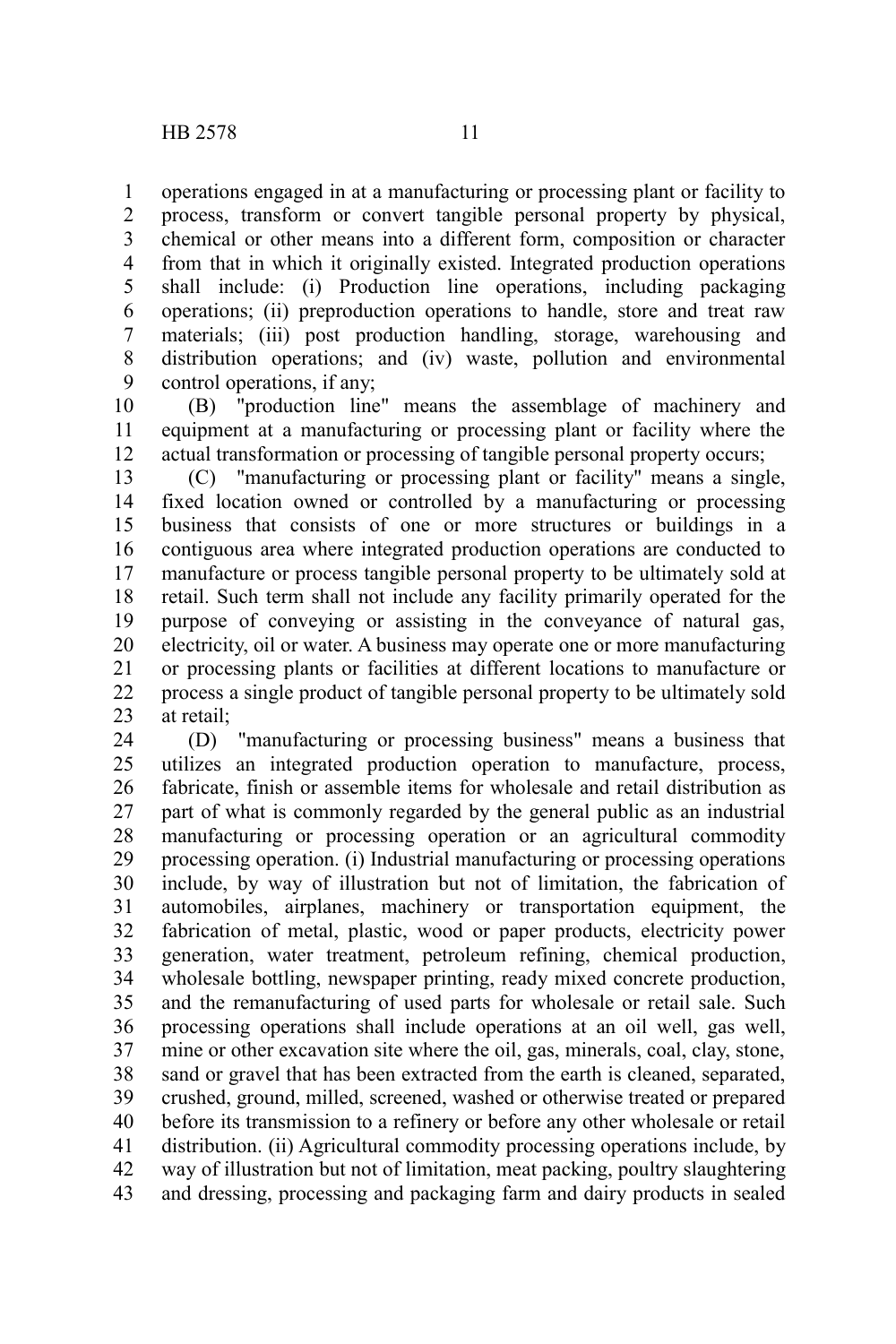containers for wholesale and retail distribution, feed grinding, grain milling, frozen food processing, and grain handling, cleaning, blending, fumigation, drying and aeration operations engaged in by grain elevators or other grain storage facilities. (iii) Manufacturing or processing businesses do not include, by way of illustration but not of limitation, nonindustrial businesses whose operations are primarily retail and that produce or process tangible personal property as an incidental part of conducting the retail business, such as retailers who bake, cook or prepare food products in the regular course of their retail trade, grocery stores, meat lockers and meat markets that butcher or dress livestock or poultry in the regular course of their retail trade, contractors who alter, service, repair or improve real property, and retail businesses that clean, service or refurbish and repair tangible personal property for its owner; 1 2 3 4 5 6 7 8 9 10 11 12 13

(E) "repair and replacement parts and accessories" means all parts and accessories for exempt machinery and equipment, including, but not limited to, dies, jigs, molds, patterns and safety devices that are attached to exempt machinery or that are otherwise used in production, and parts and accessories that require periodic replacement such as belts, drill bits, grinding wheels, grinding balls, cutting bars, saws, refractory brick and other refractory items for exempt kiln equipment used in production operations; 14 15 16 17 18 19 20 21

 $22$ 

(F) "primary" or "primarily" mean more than 50% of the time.

(3) For purposes of this subsection, machinery and equipment shall be deemed to be used as an integral or essential part of an integrated production operation when used: 23 24 25

(A) To receive, transport, convey, handle, treat or store raw materials in preparation of its placement on the production line; 26 27

(B) to transport, convey, handle or store the property undergoing manufacturing or processing at any point from the beginning of the production line through any warehousing or distribution operation of the final product that occurs at the plant or facility; 28 29 30 31

(C) to act upon, effect, promote or otherwise facilitate a physical change to the property undergoing manufacturing or processing; 32 33

(D) to guide, control or direct the movement of property undergoing manufacturing or processing; 34 35

(E) to test or measure raw materials, the property undergoing manufacturing or processing or the finished product, as a necessary part of the manufacturer's integrated production operations; 36 37 38

(F) to plan, manage, control or record the receipt and flow of inventories of raw materials, consumables and component parts, the flow of the property undergoing manufacturing or processing and the management of inventories of the finished product; 39 40 41 42

(G) to produce energy for, lubricate, control the operating of or 43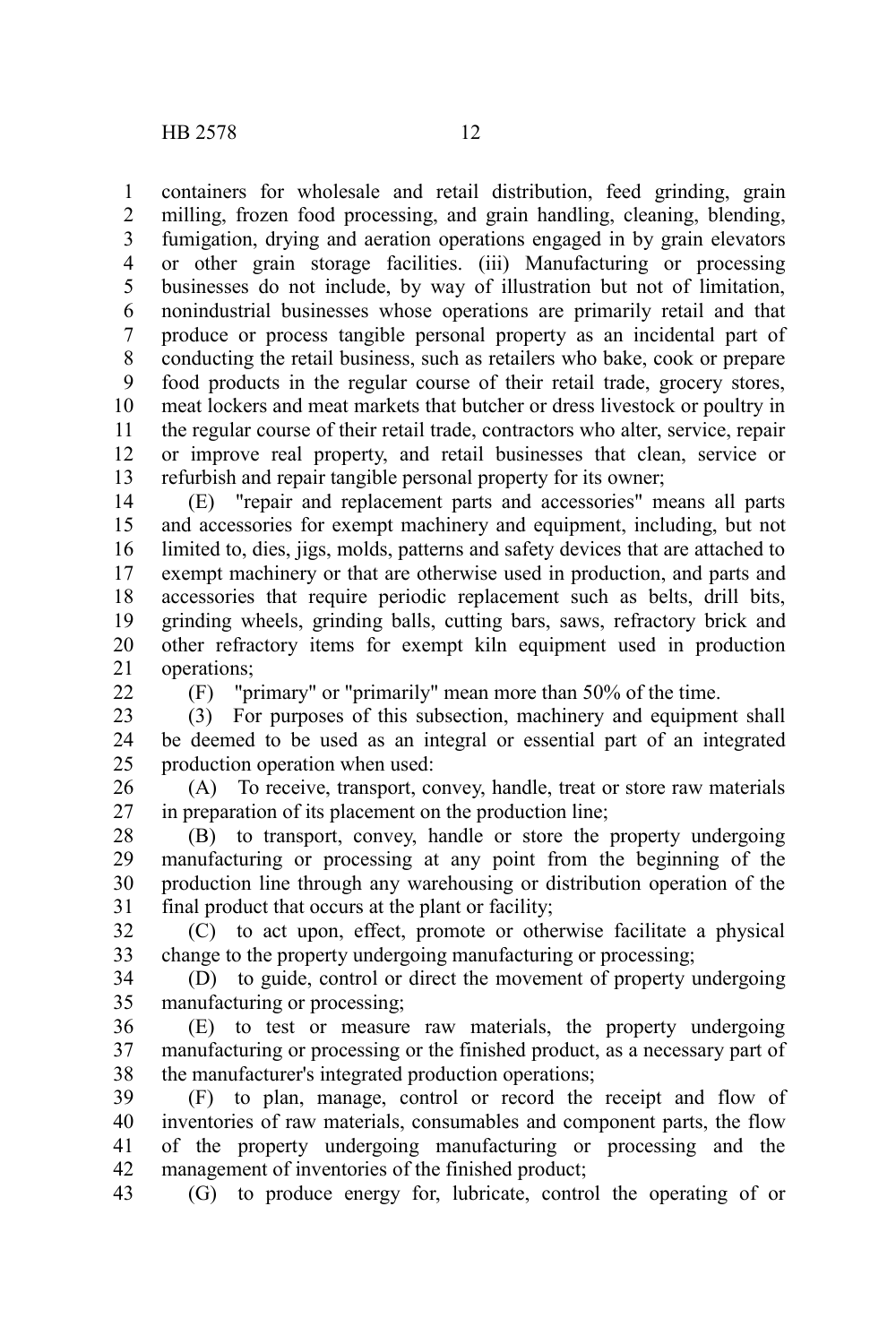otherwise enable the functioning of other production machinery and equipment and the continuation of production operations; 1 2

(H) to package the property being manufactured or processed in a container or wrapping in which such property is normally sold or transported; 3 4 5

(I) to transmit or transport electricity, coke, gas, water, steam or similar substances used in production operations from the point of generation, if produced by the manufacturer or processor at the plant site, to that manufacturer's production operation; or, if purchased or delivered from off-site, from the point where the substance enters the site of the plant or facility to that manufacturer's production operations; 6 7 8 9 10 11

(J) to cool, heat, filter, refine or otherwise treat water, steam, acid, oil, solvents or other substances that are used in production operations; 12 13

(K) to provide and control an environment required to maintain certain levels of air quality, humidity or temperature in special and limited areas of the plant or facility, where such regulation of temperature or humidity is part of and essential to the production process; 14 15 16 17

(L) to treat, transport or store waste or other byproducts of production operations at the plant or facility; or 18 19

(M) to control pollution at the plant or facility where the pollution is produced by the manufacturing or processing operation. 20 21

(4) The following machinery, equipment and materials shall be deemed to be exempt even though it may not otherwise qualify as machinery and equipment used as an integral or essential part of an integrated production operation: (A) Computers and related peripheral equipment that are utilized by a manufacturing or processing business for engineering of the finished product or for research and development or product design; (B) machinery and equipment that is utilized by a manufacturing or processing business to manufacture or rebuild tangible personal property that is used in manufacturing or processing operations, including tools, dies, molds, forms and other parts of qualifying machinery and equipment; (C) portable plants for aggregate concrete, bulk cement and asphalt including cement mixing drums to be attached to a motor vehicle; (D) industrial fixtures, devices, support facilities and special foundations necessary for manufacturing and production operations, and materials and other tangible personal property sold for the purpose of fabricating such fixtures, devices, facilities and foundations. An exemption certificate for such purchases shall be signed by the manufacturer or processor. If the fabricator purchases such material, the fabricator shall also sign the exemption certificate; (E) a manufacturing or processing business' laboratory equipment that is not located at the plant or facility, but that would otherwise qualify for exemption under subsection  $(3)(E)$ ; (F) all machinery and equipment used in surface mining activities as 22 23 24 25 26 27 28 29 30 31 32 33 34 35 36 37 38 39 40 41 42 43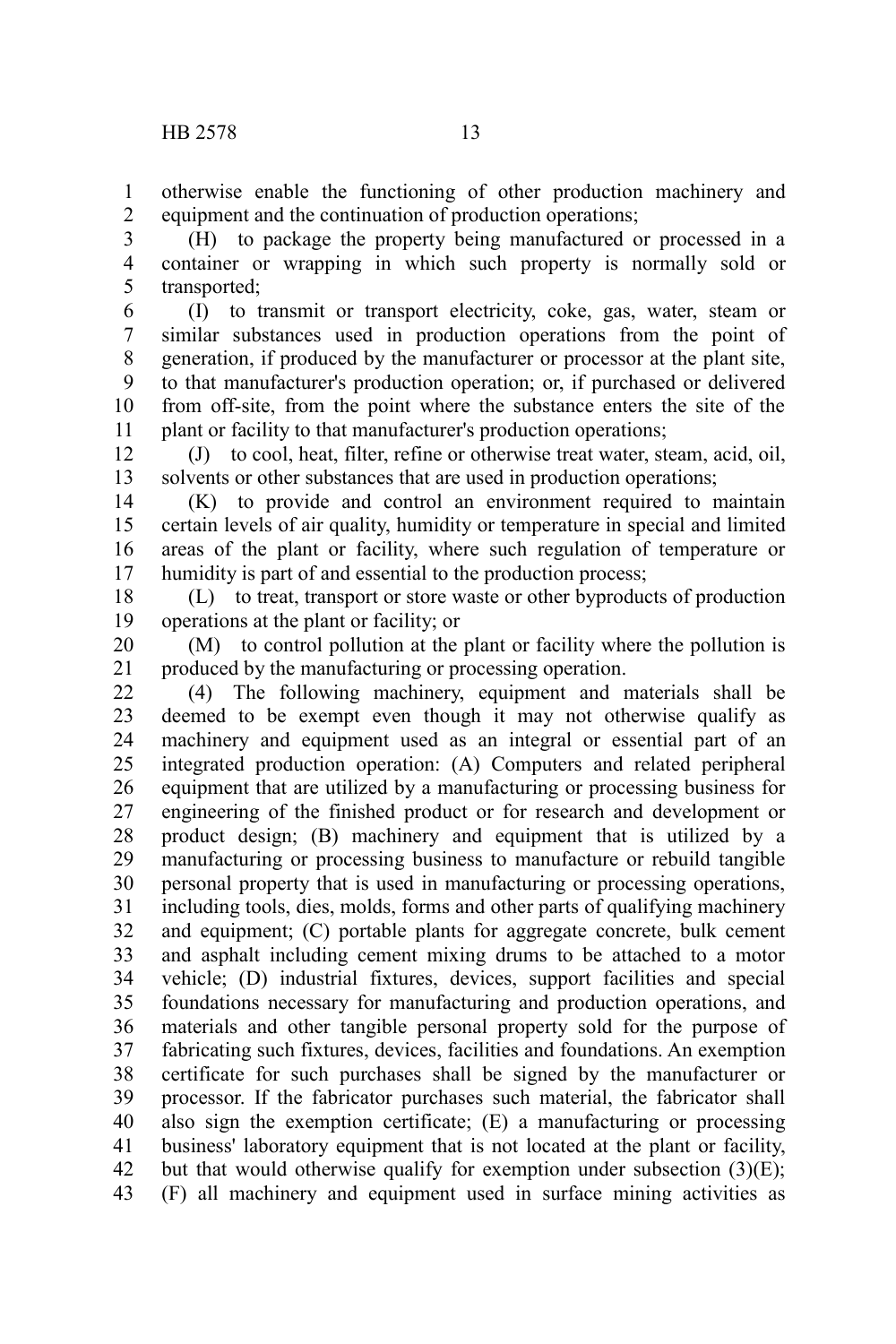described in K.S.A. 49-601 et seq., and amendments thereto, beginning from the time a reclamation plan is filed to the acceptance of the completed final site reclamation. 1  $\mathcal{L}$ 3

(5) "Machinery and equipment used as an integral or essential part of an integrated production operation" shall not include: 4 5

(A) Machinery and equipment used for nonproduction purposes, including, but not limited to, machinery and equipment used for plant security, fire prevention, first aid, accounting, administration, record keeping, advertising, marketing, sales or other related activities, plant cleaning, plant communications and employee work scheduling; 6 7 8 9 10

(B) machinery, equipment and tools used primarily in maintaining and repairing any type of machinery and equipment or the building and plant; 11 12 13

(C) transportation, transmission and distribution equipment not primarily used in a production, warehousing or material handling operation at the plant or facility, including the means of conveyance of natural gas, electricity, oil or water, and equipment related thereto, located outside the plant or facility; 14 15 16 17 18

(D) office machines and equipment including computers and related peripheral equipment not used directly and primarily to control or measure the manufacturing process; 19 20 21

 $22$ 

(E) furniture and other furnishings;

(F) buildings, other than exempt machinery and equipment that is permanently affixed to or becomes a physical part of the building, and any other part of real estate that is not otherwise exempt; 23 24 25

(G) building fixtures that are not integral to the manufacturing operation, such as utility systems for heating, ventilation, air conditioning, communications, plumbing or electrical; 26 27 28

(H) machinery and equipment used for general plant heating, cooling and lighting; 29 30

(I) motor vehicles that are registered for operation on public highways; or 31 32

(J) employee apparel, except safety and protective apparel that is purchased by an employer and furnished gratuitously to employees who are involved in production or research activities. 33 34 35

(6) Subsections (3) and (5) shall not be construed as exclusive listings of the machinery and equipment that qualify or do not qualify as an integral or essential part of an integrated production operation. When machinery or equipment is used as an integral or essential part of production operations part of the time and for nonproduction purposes at other times, the primary use of the machinery or equipment shall determine whether or not such machinery or equipment qualifies for exemption. 36 37 38 39 40 41 42 43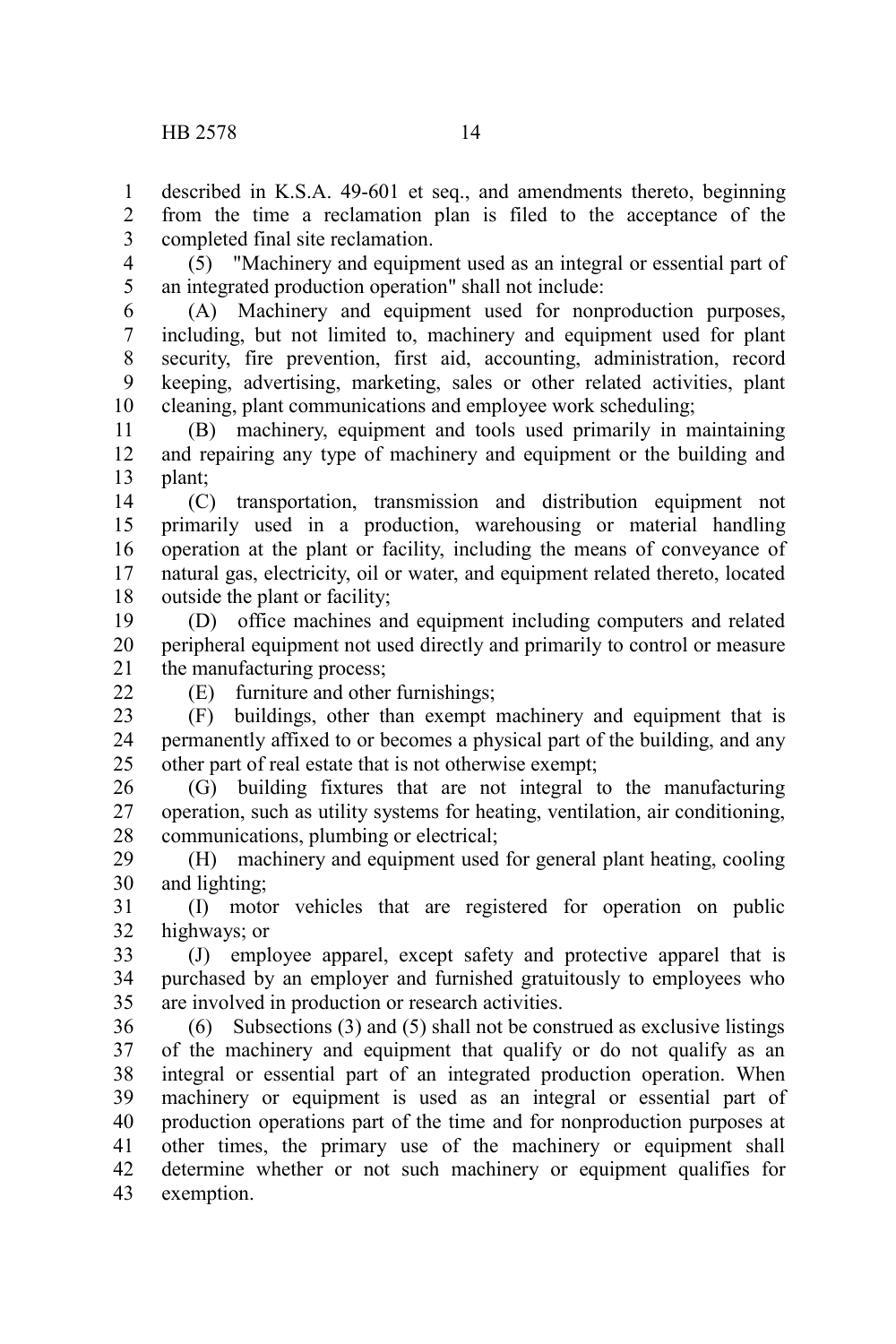(7) The secretary of revenue shall adopt rules and regulations necessary to administer the provisions of this subsection; 1 2

(ll) all sales of educational materials purchased for distribution to the public at no charge by a nonprofit corporation organized for the purpose of encouraging, fostering and conducting programs for the improvement of public health, except that for taxable years commencing after December 31, 2013, this subsection shall not apply to any sales of such materials purchased by a nonprofit corporation which performs any abortion, as defined in K.S.A. 65-6701, and amendments thereto; 3 4 5 6 7 8 9

(mm) all sales of seeds and tree seedlings; fertilizers, insecticides, herbicides, germicides, pesticides and fungicides; and services, purchased and used for the purpose of producing plants in order to prevent soil erosion on land devoted to agricultural use; 10 11 12 13

(nn) except as otherwise provided in this act, all sales of services rendered by an advertising agency or licensed broadcast station or any member, agent or employee thereof; 14 15 16

(oo) all sales of tangible personal property purchased by a community action group or agency for the exclusive purpose of repairing or weatherizing housing occupied by low-income individuals; 17 18 19

(pp) all sales of drill bits and explosives actually utilized in the exploration and production of oil or gas; 20 21

(qq) all sales of tangible personal property and services purchased by a nonprofit museum or historical society or any combination thereof, including a nonprofit organization that is organized for the purpose of stimulating public interest in the exploration of space by providing educational information, exhibits and experiences, that is exempt from federal income taxation pursuant to section  $501(c)(3)$  of the federal internal revenue code of 1986; 22 23 24 25 26 27 28

(rr) all sales of tangible personal property that will admit the purchaser thereof to any annual event sponsored by a nonprofit organization that is exempt from federal income taxation pursuant to section  $501(c)(3)$  of the federal internal revenue code of 1986, except that for taxable years commencing after December 31, 2013, this subsection shall not apply to any sales of such tangible personal property purchased by a nonprofit organization which performs any abortion, as defined in K.S.A. 65-6701, and amendments thereto; 29 30 31 32 33 34 35 36

(ss) all sales of tangible personal property and services purchased by a public broadcasting station licensed by the federal communications commission as a noncommercial educational television or radio station; 37 38 39

(tt) all sales of tangible personal property and services purchased by or on behalf of a not-for-profit corporation that is exempt from federal income taxation pursuant to section  $501(c)(3)$  of the federal internal revenue code of 1986, for the sole purpose of constructing a Kansas 40 41 42 43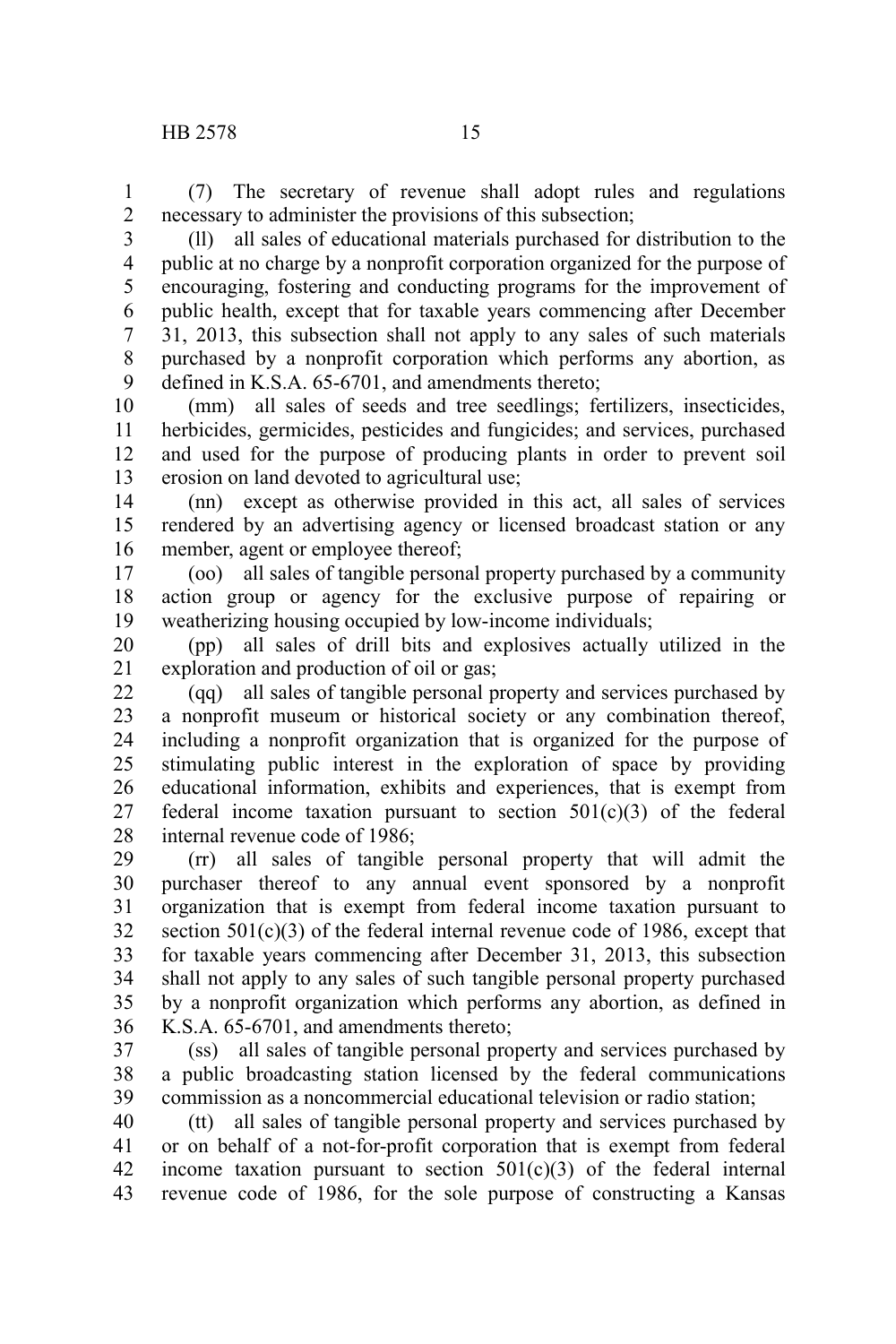Korean War memorial; 1

(uu) all sales of tangible personal property and services purchased by or on behalf of any rural volunteer fire-fighting organization for use exclusively in the performance of its duties and functions; 2 3 4

(vv) all sales of tangible personal property purchased by any of the following organizations that are exempt from federal income taxation pursuant to section  $501(c)(3)$  of the federal internal revenue code of 1986, for the following purposes, and all sales of any such property by or on behalf of any such organization for any such purpose: 5 6 7 8 9

(1) The American heart association, Kansas affiliate, inc. for the purposes of providing education, training, certification in emergency cardiac care, research and other related services to reduce disability and death from cardiovascular diseases and stroke; 10 11 12 13

(2) the Kansas alliance for the mentally ill, inc. for the purpose of advocacy for persons with mental illness and to education, research and support for their families; 14 15 16

(3) the Kansas mental illness awareness council for the purposes of advocacy for persons who are mentally ill and for education, research and support for them and their families; 17 18 19

(4) the American diabetes association Kansas affiliate, inc. for the purpose of eliminating diabetes through medical research, public education focusing on disease prevention and education, patient education including information on coping with diabetes, and professional education and training; 20 21 22 23 24

(5) the American lung association of Kansas, inc. for the purpose of eliminating all lung diseases through medical research, public education including information on coping with lung diseases, professional education and training related to lung disease and other related services to reduce the incidence of disability and death due to lung disease;  $25$ 26 27 28 29

(6) the Kansas chapters of the Alzheimer's disease and related disorders association, inc. for the purpose of providing assistance and support to persons in Kansas with Alzheimer's disease, and their families and caregivers; 30 31 32 33

(7) the Kansas chapters of the Parkinson's disease association for the purpose of eliminating Parkinson's disease through medical research and public and professional education related to such disease; 34 35 36

(8) the national kidney foundation of Kansas and western Missouri for the purpose of eliminating kidney disease through medical research and public and private education related to such disease; 37 38 39

(9) the heartstrings community foundation for the purpose of providing training, employment and activities for adults with developmental disabilities; 40 41 42

(10) the cystic fibrosis foundation, heart of America chapter, for the 43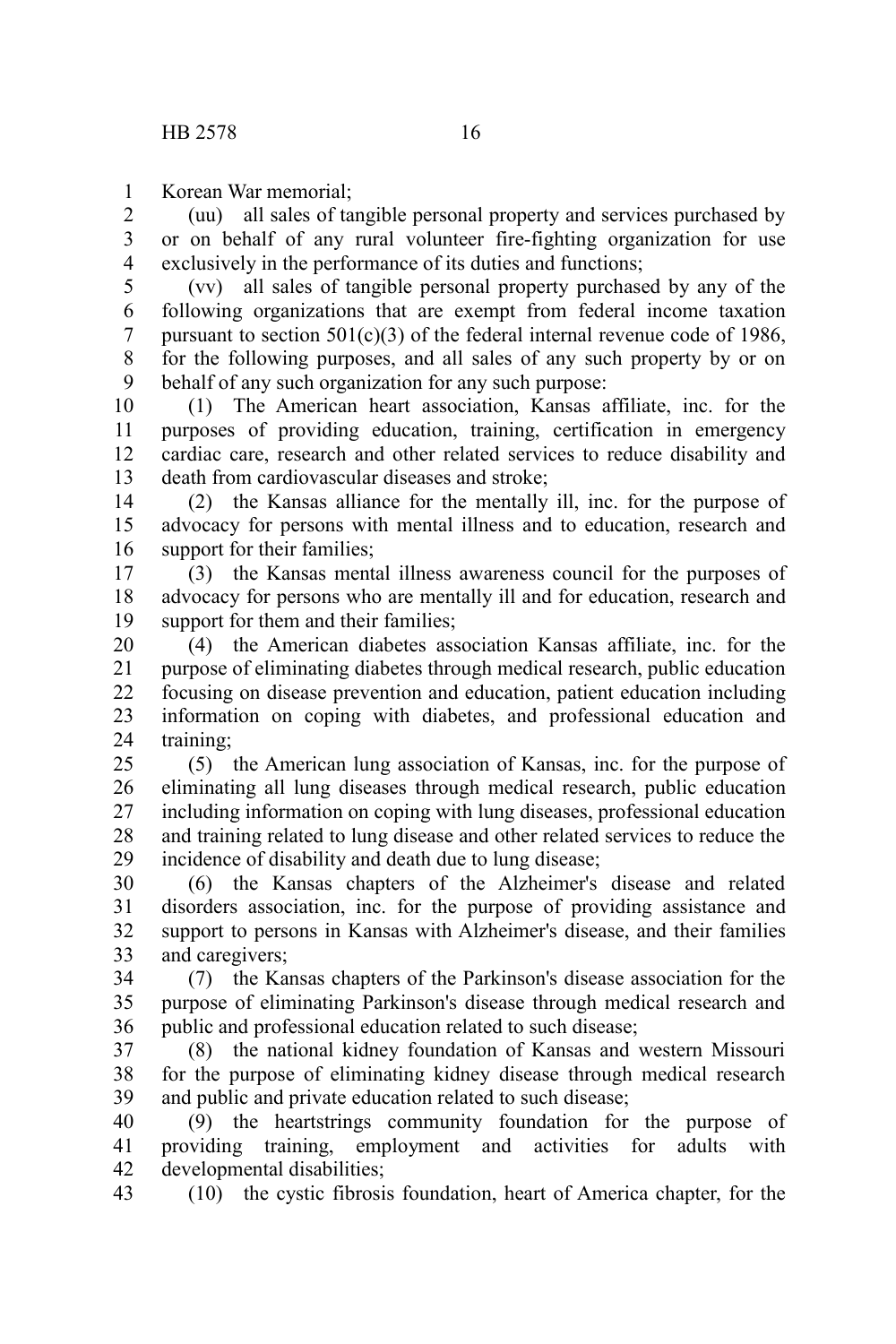purposes of assuring the development of the means to cure and control cystic fibrosis and improving the quality of life for those with the disease; 1 2

(11) the spina bifida association of Kansas for the purpose of providing financial, educational and practical aid to families and individuals with spina bifida. Such aid includes, but is not limited to, funding for medical devices, counseling and medical educational opportunities; 3 4 5 6 7

(12) the CHWC, Inc., for the purpose of rebuilding urban core neighborhoods through the construction of new homes, acquiring and renovating existing homes and other related activities, and promoting economic development in such neighborhoods; 8 9 10 11

(13) the cross-lines cooperative council for the purpose of providing social services to low income individuals and families; 12 13

(14) the dreams work, inc., for the purpose of providing young adult day services to individuals with developmental disabilities and assisting families in avoiding institutional or nursing home care for a developmentally disabled member of their family; 14 15 16 17

(15) the KSDS, Inc., for the purpose of promoting the independence and inclusion of people with disabilities as fully participating and contributing members of their communities and society through the training and providing of guide and service dogs to people with disabilities, and providing disability education and awareness to the general public; 18 19 20 21 22 23

(16) the lyme association of greater Kansas City, Inc., for the purpose of providing support to persons with lyme disease and public education relating to the prevention, treatment and cure of lyme disease; 24 25 26

(17) the dream factory, inc., for the purpose of granting the dreams of children with critical and chronic illnesses; 27 28

(18) the Ottawa Suzuki strings, inc., for the purpose of providing students and families with education and resources necessary to enable each child to develop fine character and musical ability to the fullest potential; 29 30 31 32

(19) the international association of lions clubs for the purpose of creating and fostering a spirit of understanding among all people for humanitarian needs by providing voluntary services through community involvement and international cooperation; 33 34 35 36

(20) the Johnson county young matrons, inc., for the purpose of promoting a positive future for members of the community through volunteerism, financial support and education through the efforts of an all volunteer organization; 37 38 39 40

(21) the American cancer society, inc., for the purpose of eliminating cancer as a major health problem by preventing cancer, saving lives and diminishing suffering from cancer, through research, education, advocacy 41 42 43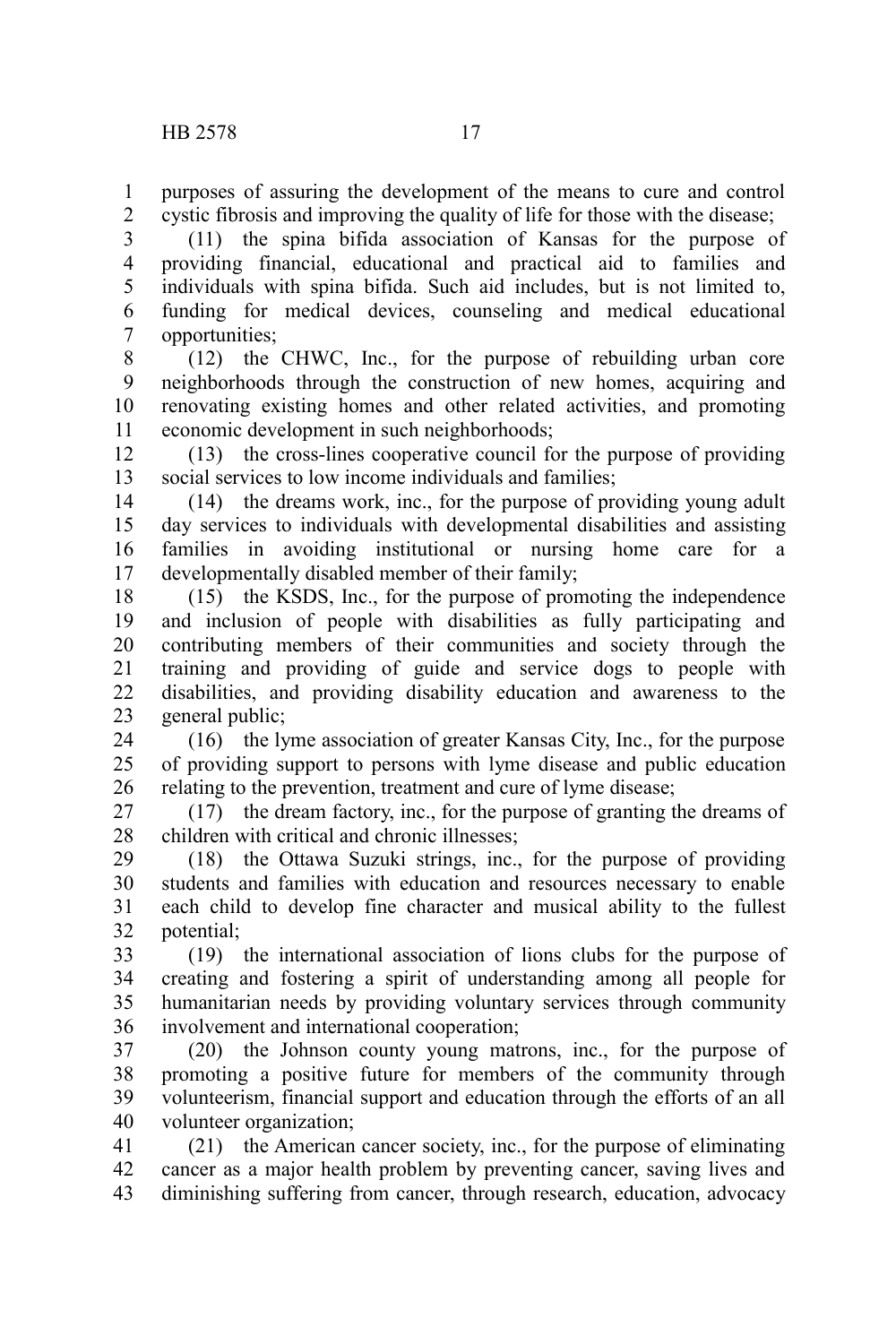and service; 1

(22) the community services of Shawnee, inc., for the purpose of providing food and clothing to those in need; 2 3

(23) the angel babies association, for the purpose of providing assistance, support and items of necessity to teenage mothers and their babies; and 4 5 6

(24) the Kansas fairgrounds foundation for the purpose of the preservation, renovation and beautification of the Kansas state fairgrounds; 7 8

(ww) all sales of tangible personal property purchased by the habitat for humanity for the exclusive use of being incorporated within a housing project constructed by such organization; 9 10 11

(xx) all sales of tangible personal property and services purchased by a nonprofit zoo that is exempt from federal income taxation pursuant to section  $501(c)(3)$  of the federal internal revenue code of 1986, or on behalf of such zoo by an entity itself exempt from federal income taxation pursuant to section  $501(c)(3)$  of the federal internal revenue code of 1986 contracted with to operate such zoo and all sales of tangible personal property or services purchased by a contractor for the purpose of constructing, equipping, reconstructing, maintaining, repairing, enlarging, furnishing or remodeling facilities for any nonprofit zoo that would be exempt from taxation under the provisions of this section if purchased directly by such nonprofit zoo or the entity operating such zoo. Nothing in this subsection shall be deemed to exempt the purchase of any construction machinery, equipment or tools used in the constructing, equipping, reconstructing, maintaining, repairing, enlarging, furnishing or remodeling facilities for any nonprofit zoo. When any nonprofit zoo shall contract for the purpose of constructing, equipping, reconstructing, maintaining, repairing, enlarging, furnishing or remodeling facilities, it shall obtain from the state and furnish to the contractor an exemption certificate for the project involved, and the contractor may purchase materials for incorporation in such project. The contractor shall furnish the number of such certificate to all suppliers from whom such purchases are made, and such suppliers shall execute invoices covering the same bearing the number of such certificate. Upon completion of the project the contractor shall furnish to the nonprofit zoo concerned a sworn statement, on a form to be provided by the director of taxation, that all purchases so made were entitled to exemption under this subsection. All invoices shall be held by the contractor for a period of five years and shall be subject to audit by the director of taxation. If any materials purchased under such a certificate are found not to have been incorporated in the building or other project or not to have been returned for credit or the sales or compensating tax otherwise imposed upon such materials that will not be so incorporated in the building or other project reported and paid by such contractor to the 12 13 14 15 16 17 18 19 20 21 22 23 24 25 26 27 28 29 30 31 32 33 34 35 36 37 38 39 40 41 42 43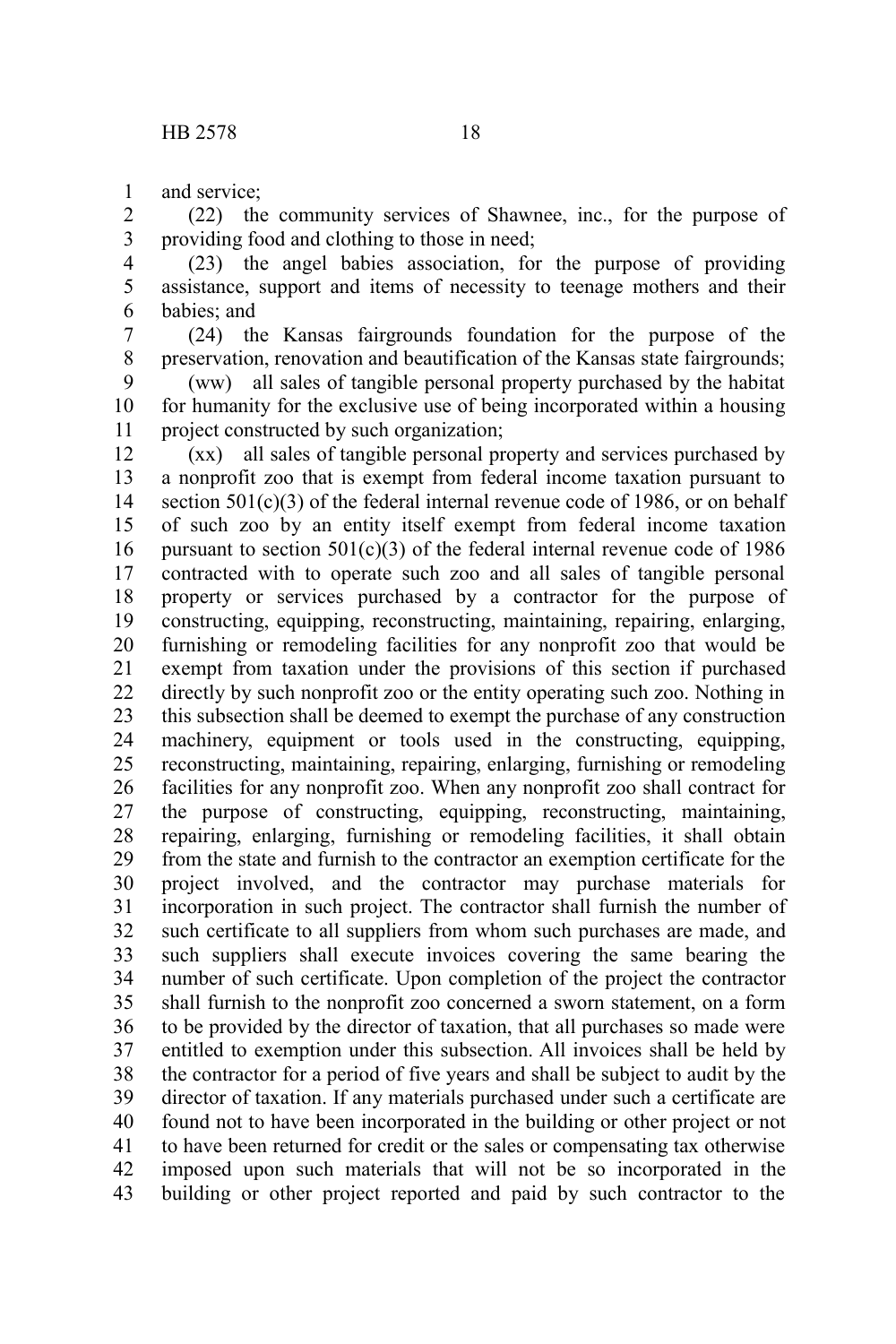director of taxation not later than the  $20<sup>th</sup>$  day of the month following the close of the month in which it shall be determined that such materials will not be used for the purpose for which such certificate was issued, the nonprofit zoo concerned shall be liable for tax on all materials purchased for the project, and upon payment thereof it may recover the same from the contractor together with reasonable attorney fees. Any contractor or any agent, employee or subcontractor thereof, who shall use or otherwise dispose of any materials purchased under such a certificate for any purpose other than that for which such a certificate is issued without the payment of the sales or compensating tax otherwise imposed upon such materials, shall be guilty of a misdemeanor and, upon conviction therefor, shall be subject to the penalties provided for in K.S.A. 79-3615(h), and amendments thereto; 1 2 3 4 5 6 7 8 9 10 11 12 13

(yy) all sales of tangible personal property and services purchased by a parent-teacher association or organization, and all sales of tangible personal property by or on behalf of such association or organization; 14 15 16

(zz) all sales of machinery and equipment purchased by over-the-air, free access radio or television station that is used directly and primarily for the purpose of producing a broadcast signal or is such that the failure of the machinery or equipment to operate would cause broadcasting to cease. For purposes of this subsection, machinery and equipment shall include, but not be limited to, that required by rules and regulations of the federal communications commission, and all sales of electricity which are essential or necessary for the purpose of producing a broadcast signal or is such that the failure of the electricity would cause broadcasting to cease; 17 18 19 20 21 22 23 24 25

(aaa) all sales of tangible personal property and services purchased by a religious organization that is exempt from federal income taxation pursuant to section  $501(c)(3)$  of the federal internal revenue code, and used exclusively for religious purposes, and all sales of tangible personal property or services purchased by a contractor for the purpose of constructing, equipping, reconstructing, maintaining, repairing, enlarging, furnishing or remodeling facilities for any such organization that would be exempt from taxation under the provisions of this section if purchased directly by such organization. Nothing in this subsection shall be deemed to exempt the purchase of any construction machinery, equipment or tools used in the constructing, equipping, reconstructing, maintaining, repairing, enlarging, furnishing or remodeling facilities for any such organization. When any such organization shall contract for the purpose of constructing, equipping, reconstructing, maintaining, repairing, enlarging, furnishing or remodeling facilities, it shall obtain from the state and furnish to the contractor an exemption certificate for the project involved, and the contractor may purchase materials for incorporation in such project. The contractor shall furnish the number of such certificate to all suppliers from 26 27 28 29 30 31 32 33 34 35 36 37 38 39 40 41 42 43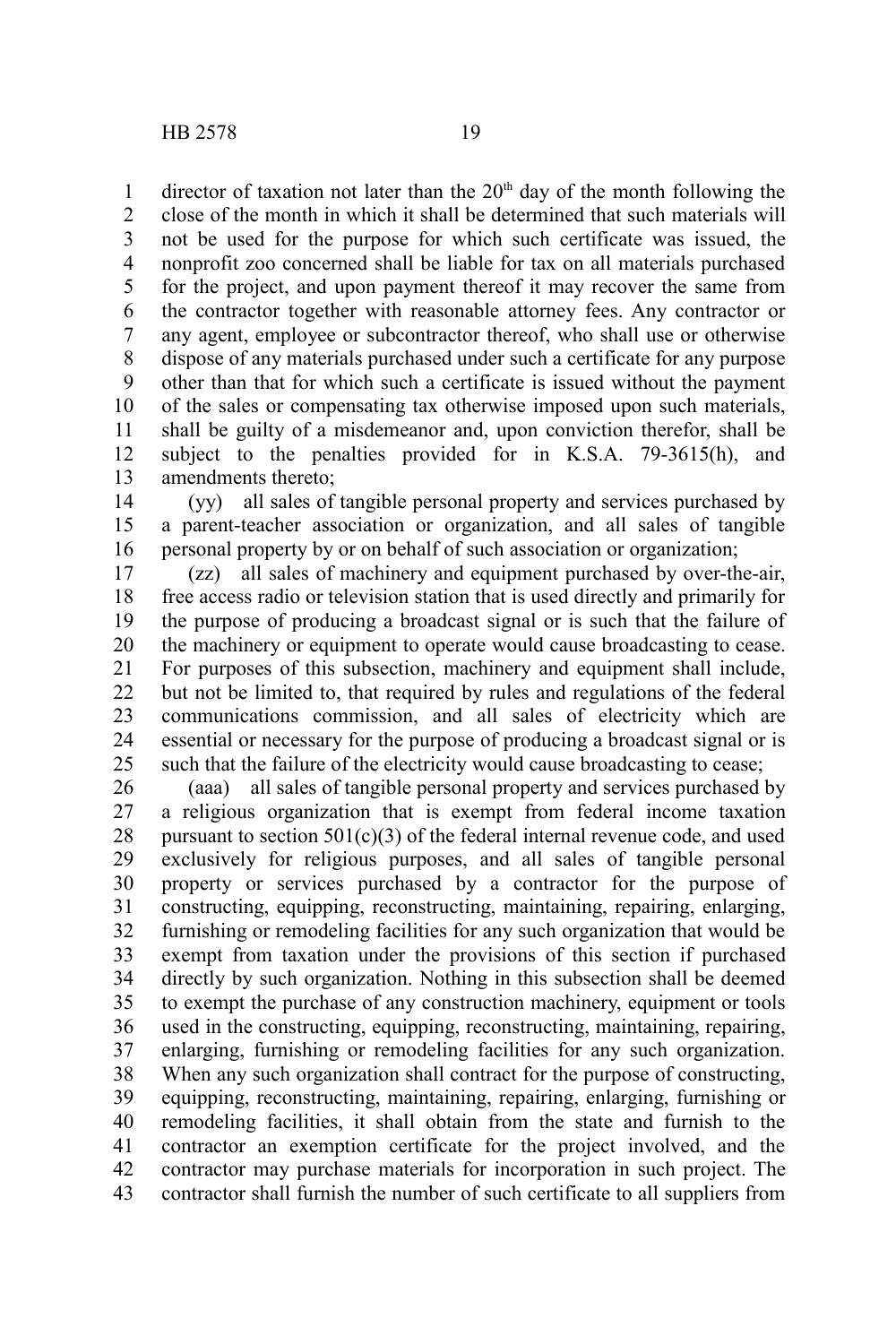whom such purchases are made, and such suppliers shall execute invoices covering the same bearing the number of such certificate. Upon completion of the project the contractor shall furnish to such organization concerned a sworn statement, on a form to be provided by the director of taxation, that all purchases so made were entitled to exemption under this subsection. All invoices shall be held by the contractor for a period of five years and shall be subject to audit by the director of taxation. If any materials purchased under such a certificate are found not to have been incorporated in the building or other project or not to have been returned for credit or the sales or compensating tax otherwise imposed upon such materials that will not be so incorporated in the building or other project reported and paid by such contractor to the director of taxation not later than the  $20<sup>th</sup>$  day of the month following the close of the month in which it shall be determined that such materials will not be used for the purpose for which such certificate was issued, such organization concerned shall be liable for tax on all materials purchased for the project, and upon payment thereof it may recover the same from the contractor together with reasonable attorney fees. Any contractor or any agent, employee or subcontractor thereof, who shall use or otherwise dispose of any materials purchased under such a certificate for any purpose other than that for which such a certificate is issued without the payment of the sales or compensating tax otherwise imposed upon such materials, shall be guilty of a misdemeanor and, upon conviction therefor, shall be subject to the penalties provided for in K.S.A. 79-3615(h), and amendments thereto. Sales tax paid on and after July 1, 1998, but prior to the effective date of this act upon the gross receipts received from any sale exempted by the amendatory provisions of this subsection shall be refunded. Each claim for a sales tax refund shall be verified and submitted to the director of taxation upon forms furnished by the director and shall be accompanied by any additional documentation required by the director. The director shall review each claim and shall refund that amount of sales tax paid as determined under the provisions of this subsection. All refunds shall be paid from the sales tax refund fund upon warrants of the director of accounts and reports pursuant to vouchers approved by the director or the director's designee; 1 2 3 4 5 6 7 8 9 10 11 12 13 14 15 16 17 18 19 20 21 22 23 24 25 26 27 28 29 30 31 32 33 34 35

(bbb) all sales of food for human consumption by an organization that is exempt from federal income taxation pursuant to section  $501(c)(3)$  of the federal internal revenue code of 1986, pursuant to a food distribution program that offers such food at a price below cost in exchange for the performance of community service by the purchaser thereof; 36 37 38 39 40

(ccc) on and after July 1, 1999, all sales of tangible personal property and services purchased by a primary care clinic or health center the primary purpose of which is to provide services to medically underserved 41 42 43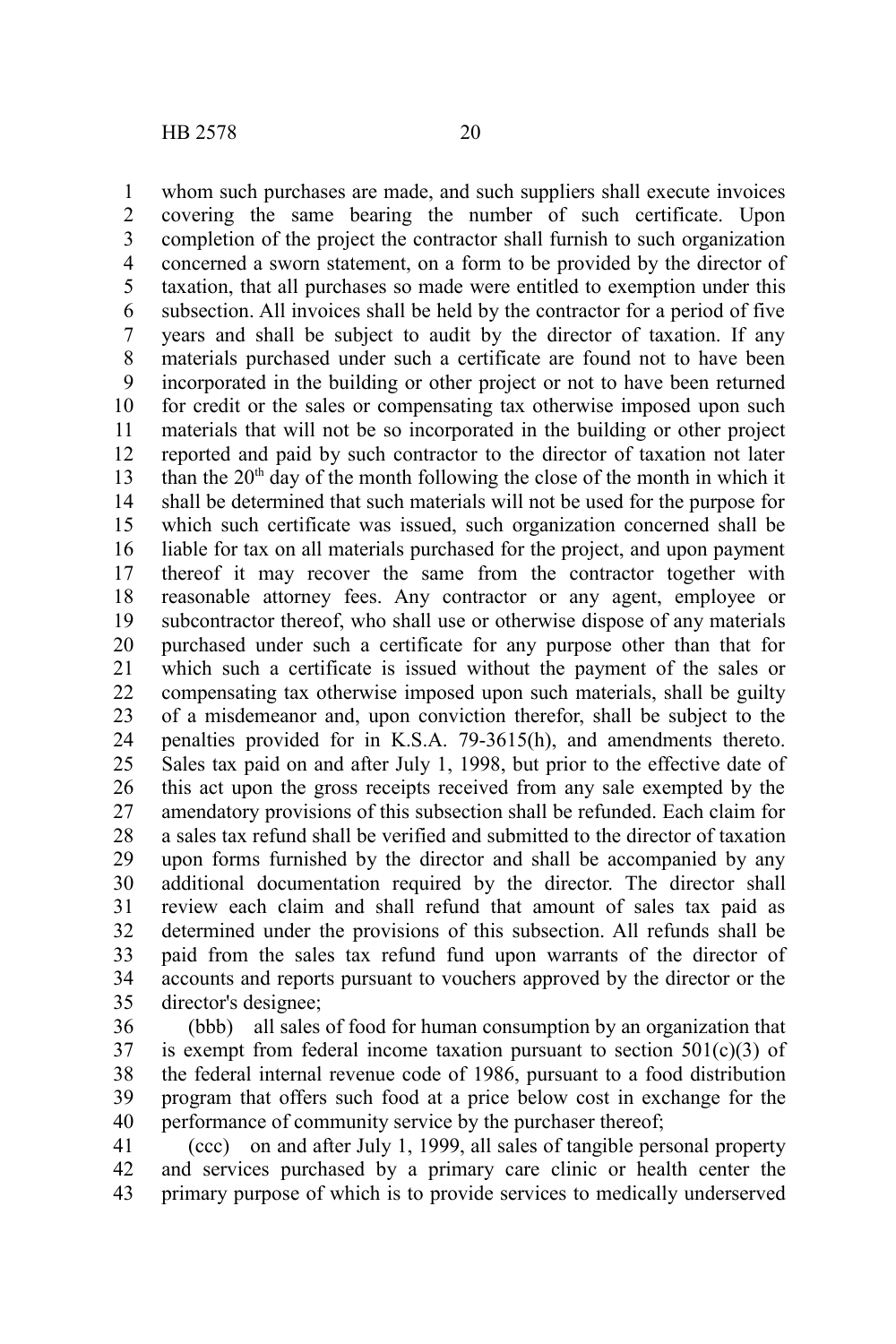individuals and families, and that is exempt from federal income taxation pursuant to section  $501(c)(3)$  of the federal internal revenue code, and all sales of tangible personal property or services purchased by a contractor for the purpose of constructing, equipping, reconstructing, maintaining, repairing, enlarging, furnishing or remodeling facilities for any such clinic or center that would be exempt from taxation under the provisions of this section if purchased directly by such clinic or center, except that for taxable years commencing after December 31, 2013, this subsection shall not apply to any sales of such tangible personal property and services purchased by a primary care clinic or health center which performs any abortion, as defined in K.S.A. 65-6701, and amendments thereto. Nothing in this subsection shall be deemed to exempt the purchase of any construction machinery, equipment or tools used in the constructing, equipping, reconstructing, maintaining, repairing, enlarging, furnishing or remodeling facilities for any such clinic or center. When any such clinic or center shall contract for the purpose of constructing, equipping, reconstructing, maintaining, repairing, enlarging, furnishing or remodeling facilities, it shall obtain from the state and furnish to the contractor an exemption certificate for the project involved, and the contractor may purchase materials for incorporation in such project. The contractor shall furnish the number of such certificate to all suppliers from whom such purchases are made, and such suppliers shall execute invoices covering the same bearing the number of such certificate. Upon completion of the project the contractor shall furnish to such clinic or center concerned a sworn statement, on a form to be provided by the director of taxation, that all purchases so made were entitled to exemption under this subsection. All invoices shall be held by the contractor for a period of five years and shall be subject to audit by the director of taxation. If any materials purchased under such a certificate are found not to have been incorporated in the building or other project or not to have been returned for credit or the sales or compensating tax otherwise imposed upon such materials that will not be so incorporated in the building or other project reported and paid by such contractor to the director of taxation not later than the  $20<sup>th</sup>$ day of the month following the close of the month in which it shall be determined that such materials will not be used for the purpose for which such certificate was issued, such clinic or center concerned shall be liable for tax on all materials purchased for the project, and upon payment thereof it may recover the same from the contractor together with reasonable attorney fees. Any contractor or any agent, employee or subcontractor thereof, who shall use or otherwise dispose of any materials purchased under such a certificate for any purpose other than that for which such a certificate is issued without the payment of the sales or compensating tax otherwise imposed upon such materials, shall be guilty 1 2 3 4 5 6 7 8 9 10 11 12 13 14 15 16 17 18 19 20 21 22 23 24 25 26 27 28 29 30 31 32 33 34 35 36 37 38 39 40 41 42 43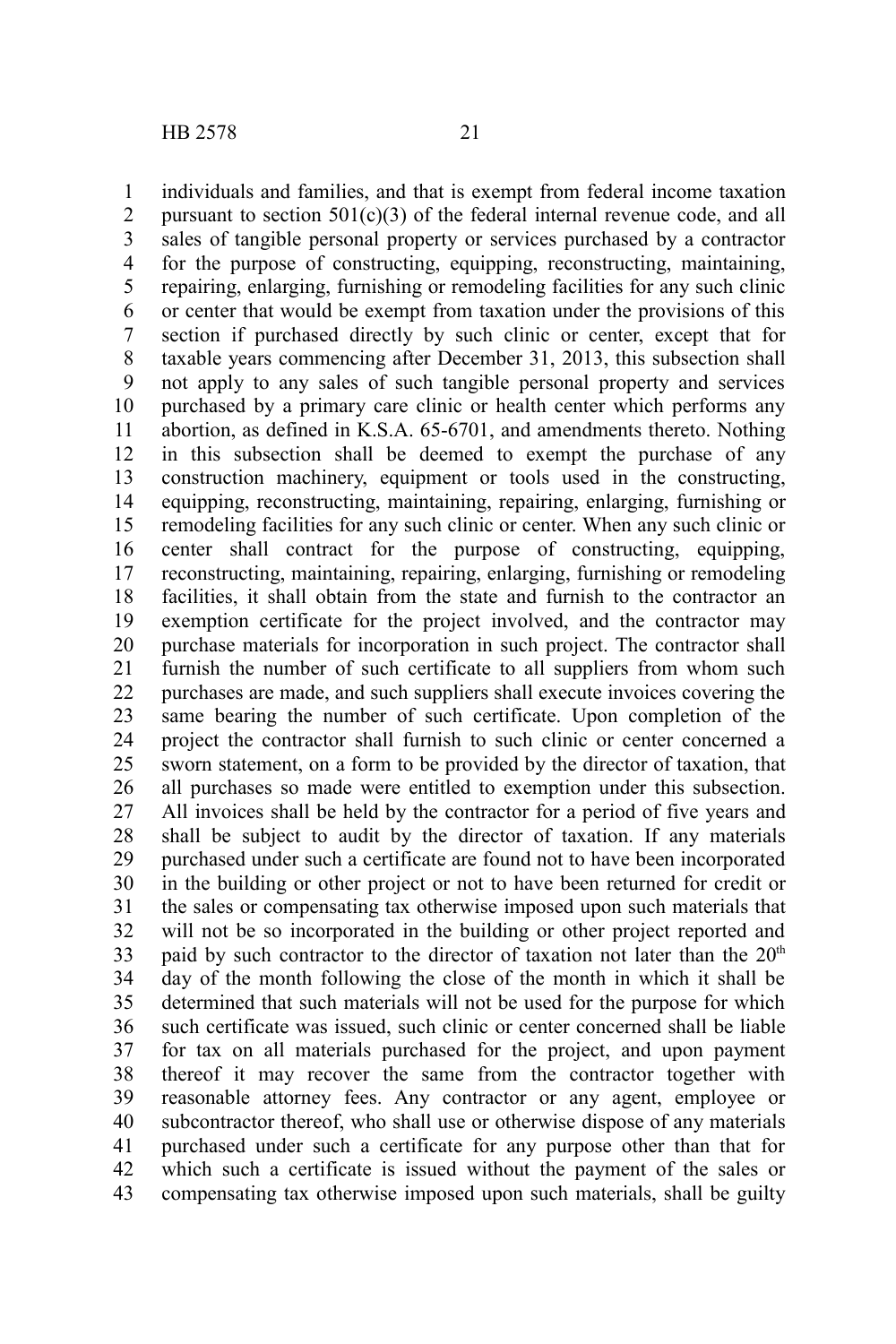of a misdemeanor and, upon conviction therefor, shall be subject to the penalties provided for in K.S.A. 79-3615(h), and amendments thereto; 1 2

(ddd) on and after January 1, 1999, and before January 1, 2000, all sales of materials and services purchased by any class II or III railroad as classified by the federal surface transportation board for the construction, renovation, repair or replacement of class II or III railroad track and facilities used directly in interstate commerce. In the event any such track or facility for which materials and services were purchased sales tax exempt is not operational for five years succeeding the allowance of such exemption, the total amount of sales tax that would have been payable except for the operation of this subsection shall be recouped in accordance with rules and regulations adopted for such purpose by the secretary of revenue; 3 4 5 6 7 8 9 10 11 12 13

(eee) on and after January 1, 1999, and before January 1, 2001, all sales of materials and services purchased for the original construction, reconstruction, repair or replacement of grain storage facilities, including railroad sidings providing access thereto; 14 15 16 17

(fff) all sales of material handling equipment, racking systems and other related machinery and equipment that is used for the handling, movement or storage of tangible personal property in a warehouse or distribution facility in this state; all sales of installation, repair and maintenance services performed on such machinery and equipment; and all sales of repair and replacement parts for such machinery and equipment. For purposes of this subsection, a warehouse or distribution facility means a single, fixed location that consists of buildings or structures in a contiguous area where storage or distribution operations are conducted that are separate and apart from the business' retail operations, if any, and that do not otherwise qualify for exemption as occurring at a manufacturing or processing plant or facility. Material handling and storage equipment shall include aeration, dust control, cleaning, handling and other such equipment that is used in a public grain warehouse or other commercial grain storage facility, whether used for grain handling, grain storage, grain refining or processing, or other grain treatment operation; 18 19 20 21 22 23 24 25 26 27 28 29 30 31 32 33

(ggg) all sales of tangible personal property and services purchased by or on behalf of the Kansas academy of science, which is exempt from federal income taxation pursuant to section  $501(c)(3)$  of the federal internal revenue code of 1986, and used solely by such academy for the preparation, publication and dissemination of education materials; 34 35 36 37 38

(hhh) all sales of tangible personal property and services purchased by or on behalf of all domestic violence shelters that are member agencies of the Kansas coalition against sexual and domestic violence; 39 40 41

(iii) all sales of personal property and services purchased by an organization that is exempt from federal income taxation pursuant to 42 43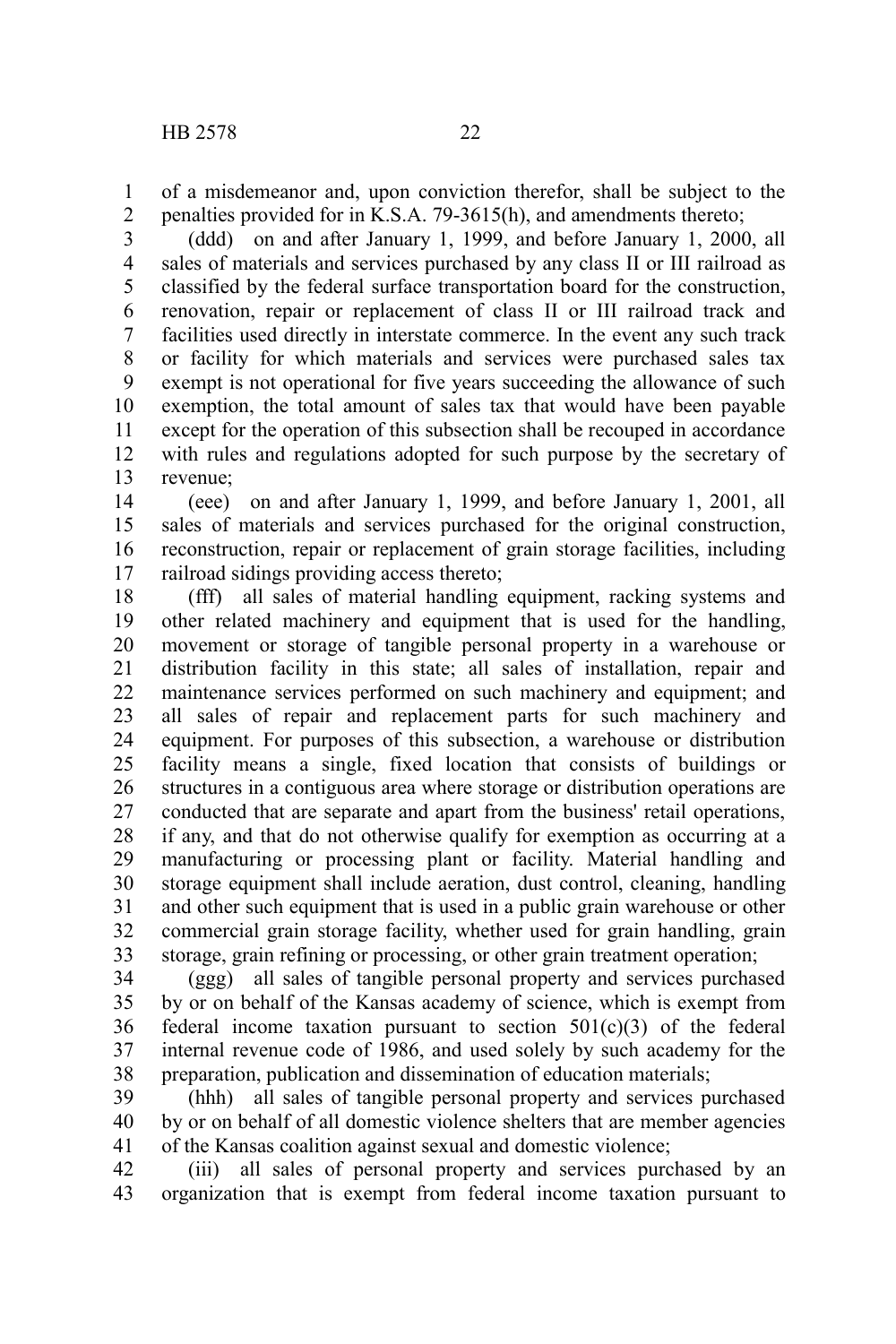section  $501(c)(3)$  of the federal internal revenue code of 1986, and such personal property and services are used by any such organization in the collection, storage and distribution of food products to nonprofit organizations that distribute such food products to persons pursuant to a food distribution program on a charitable basis without fee or charge, and all sales of tangible personal property or services purchased by a contractor for the purpose of constructing, equipping, reconstructing, maintaining, repairing, enlarging, furnishing or remodeling facilities used for the collection and storage of such food products for any such organization which is exempt from federal income taxation pursuant to section  $501(c)(3)$  of the federal internal revenue code of 1986, that would be exempt from taxation under the provisions of this section if purchased directly by such organization. Nothing in this subsection shall be deemed to exempt the purchase of any construction machinery, equipment or tools used in the constructing, equipping, reconstructing, maintaining, repairing, enlarging, furnishing or remodeling facilities for any such organization. When any such organization shall contract for the purpose of constructing, equipping, reconstructing, maintaining, repairing, enlarging, furnishing or remodeling facilities, it shall obtain from the state and furnish to the contractor an exemption certificate for the project involved, and the contractor may purchase materials for incorporation in such project. The contractor shall furnish the number of such certificate to all suppliers from whom such purchases are made, and such suppliers shall execute invoices covering the same bearing the number of such certificate. Upon completion of the project the contractor shall furnish to such organization concerned a sworn statement, on a form to be provided by the director of taxation, that all purchases so made were entitled to exemption under this subsection. All invoices shall be held by the contractor for a period of five years and shall be subject to audit by the director of taxation. If any materials purchased under such a certificate are found not to have been incorporated in such facilities or not to have been returned for credit or the sales or compensating tax otherwise imposed upon such materials that will not be so incorporated in such facilities reported and paid by such contractor to the director of taxation not later than the  $20<sup>th</sup>$  day of the month following the close of the month in which it shall be determined that such materials will not be used for the purpose for which such certificate was issued, such organization concerned shall be liable for tax on all materials purchased for the project, and upon payment thereof it may recover the same from the contractor together with reasonable attorney fees. Any contractor or any agent, employee or subcontractor thereof, who shall use or otherwise dispose of any materials purchased under such a certificate for any purpose other than that for which such a certificate is issued without the payment of the sales or compensating tax 1 2 3 4 5 6 7 8 9 10 11 12 13 14 15 16 17 18 19 20 21 22 23 24 25 26 27 28 29 30 31 32 33 34 35 36 37 38 39 40 41 42 43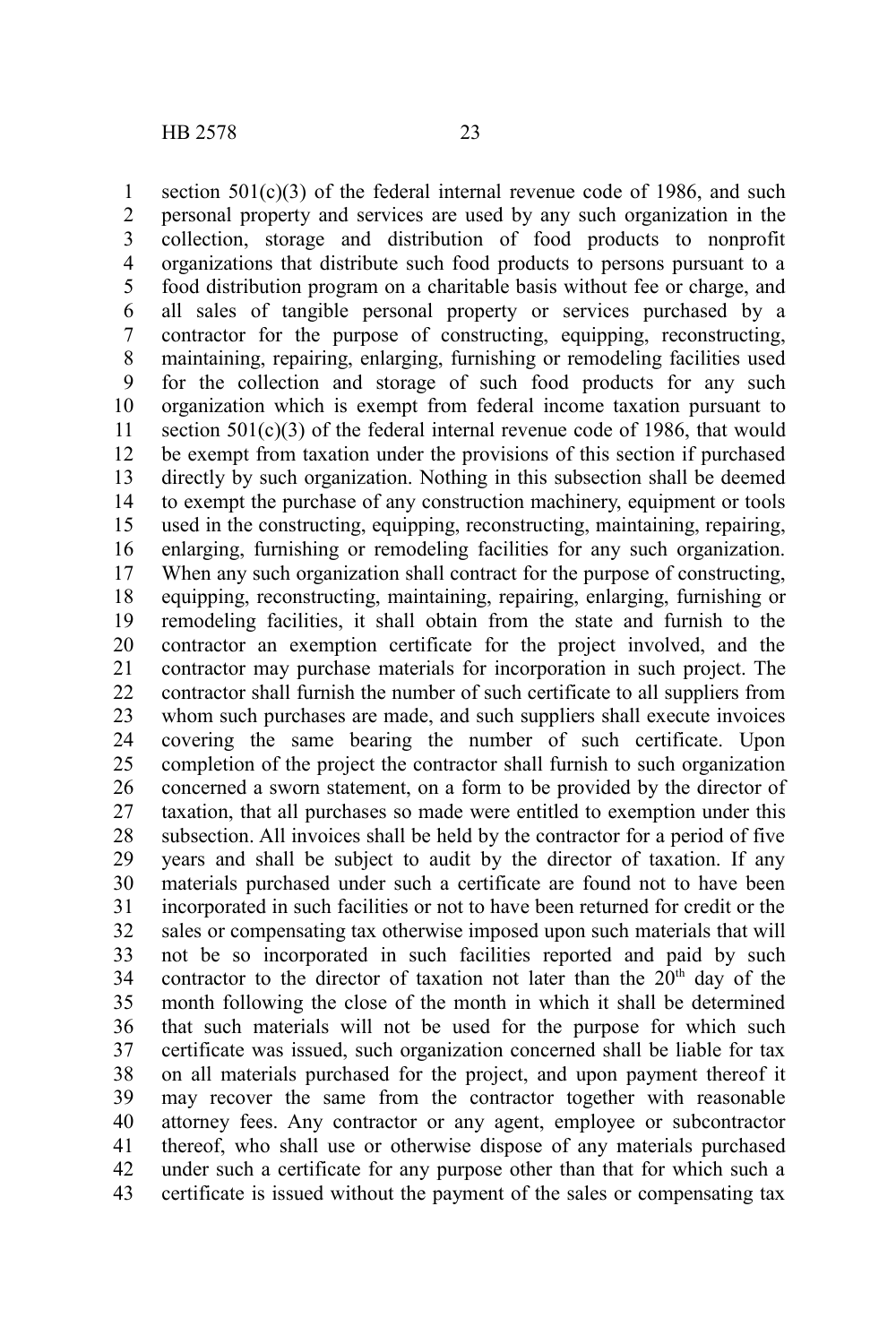otherwise imposed upon such materials, shall be guilty of a misdemeanor and, upon conviction therefor, shall be subject to the penalties provided for in K.S.A. 79-3615(h), and amendments thereto. Sales tax paid on and after July 1, 2005, but prior to the effective date of this act upon the gross receipts received from any sale exempted by the amendatory provisions of this subsection shall be refunded. Each claim for a sales tax refund shall be verified and submitted to the director of taxation upon forms furnished by the director and shall be accompanied by any additional documentation required by the director. The director shall review each claim and shall refund that amount of sales tax paid as determined under the provisions of this subsection. All refunds shall be paid from the sales tax refund fund upon warrants of the director of accounts and reports pursuant to vouchers approved by the director or the director's designee; 1 2 3 4 5 6 7 8 9 10 11 12 13

(jjj) all sales of dietary supplements dispensed pursuant to a prescription order by a licensed practitioner or a mid-level practitioner as defined by K.S.A. 65-1626, and amendments thereto. As used in this subsection, "dietary supplement" means any product, other than tobacco, intended to supplement the diet that: (1) Contains one or more of the following dietary ingredients: A vitamin, a mineral, an herb or other botanical, an amino acid, a dietary substance for use by humans to supplement the diet by increasing the total dietary intake or a concentrate, metabolite, constituent, extract or combination of any such ingredient; (2) is intended for ingestion in tablet, capsule, powder, softgel, gelcap or liquid form, or if not intended for ingestion, in such a form, is not represented as conventional food and is not represented for use as a sole item of a meal or of the diet; and (3) is required to be labeled as a dietary supplement, identifiable by the supplemental facts box found on the label and as required pursuant to 21 C.F.R. § 101.36; 14 15 16 17 18 19 20 21 22 23 24 25 26 27 28

(lll) all sales of tangible personal property and services purchased by special olympics Kansas, inc. for the purpose of providing year-round sports training and athletic competition in a variety of olympic-type sports for individuals with intellectual disabilities by giving them continuing opportunities to develop physical fitness, demonstrate courage, experience joy and participate in a sharing of gifts, skills and friendship with their families, other special olympics athletes and the community, and activities provided or sponsored by such organization, and all sales of tangible personal property by or on behalf of any such organization; 29 30 31 32 33 34 35 36 37

(mmm) all sales of tangible personal property purchased by or on behalf of the Marillac center, inc., which is exempt from federal income taxation pursuant to section  $501(c)(3)$  of the federal internal revenue code, for the purpose of providing psycho-social-biological and special education services to children, and all sales of any such property by or on behalf of such organization for such purpose; 38 39 40 41 42 43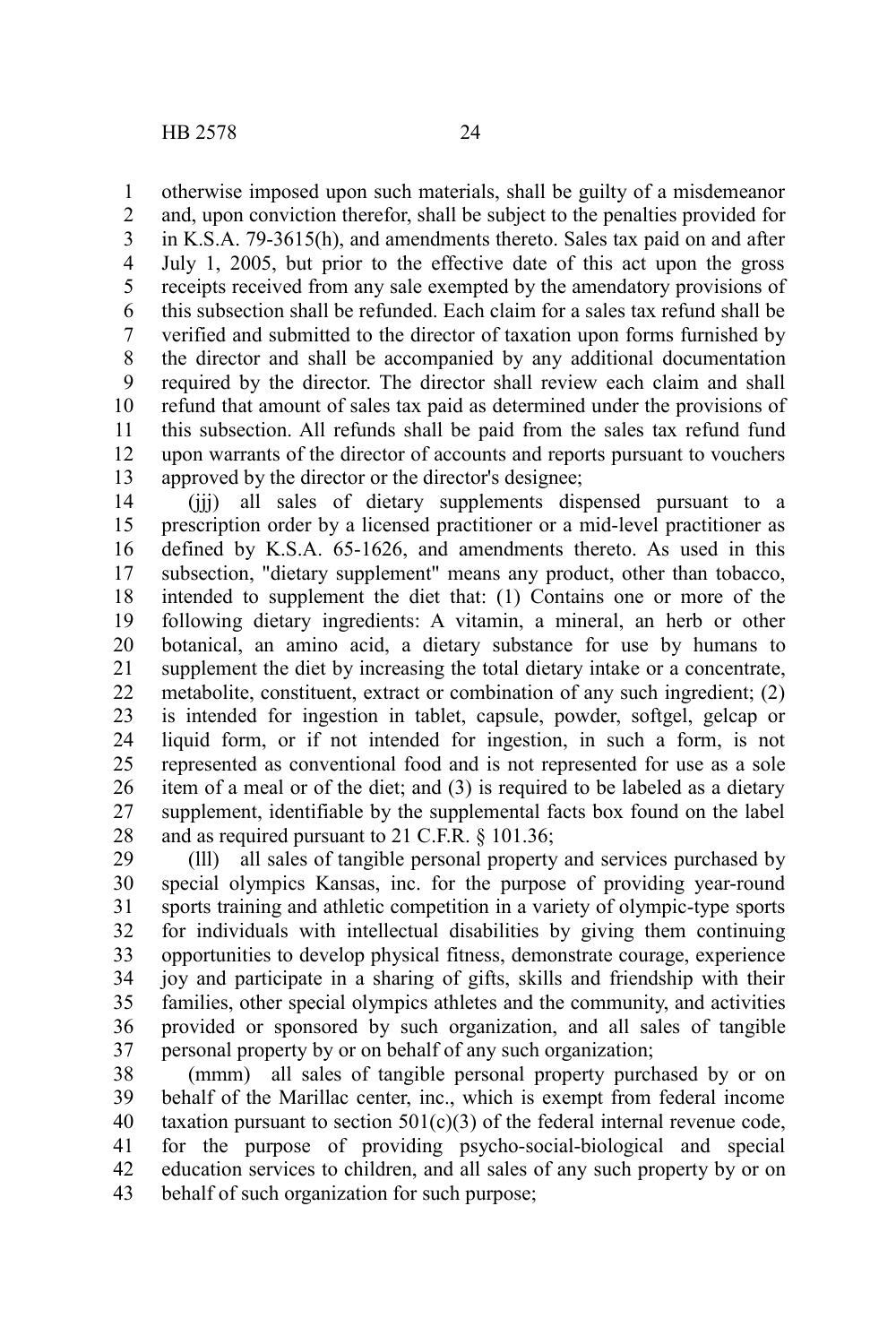(nnn) all sales of tangible personal property and services purchased by the west Sedgwick county-sunrise rotary club and sunrise charitable fund for the purpose of constructing a boundless playground which is an integrated, barrier free and developmentally advantageous play environment for children of all abilities and disabilities; 1 2 3 4 5

(ooo) all sales of tangible personal property by or on behalf of a public library serving the general public and supported in whole or in part with tax money or a not-for-profit organization whose purpose is to raise funds for or provide services or other benefits to any such public library; 6 7 8 9

(ppp) all sales of tangible personal property and services purchased by or on behalf of a homeless shelter that is exempt from federal income taxation pursuant to section  $501(c)(3)$  of the federal income tax code of 1986, and used by any such homeless shelter to provide emergency and transitional housing for individuals and families experiencing homelessness, and all sales of any such property by or on behalf of any such homeless shelter for any such purpose; 10 11 12 13 14 15 16

(qqq) all sales of tangible personal property and services purchased by TLC for children and families, inc., hereinafter referred to as TLC, which is exempt from federal income taxation pursuant to section 501(c) (3) of the federal internal revenue code of 1986, and such property and services are used for the purpose of providing emergency shelter and treatment for abused and neglected children as well as meeting additional critical needs for children, juveniles and family, and all sales of any such property by or on behalf of TLC for any such purpose; and all sales of tangible personal property or services purchased by a contractor for the purpose of constructing, maintaining, repairing, enlarging, furnishing or remodeling facilities for the operation of services for TLC for any such purpose that would be exempt from taxation under the provisions of this section if purchased directly by TLC. Nothing in this subsection shall be deemed to exempt the purchase of any construction machinery, equipment or tools used in the constructing, maintaining, repairing, enlarging, furnishing or remodeling such facilities for TLC. When TLC contracts for the purpose of constructing, maintaining, repairing, enlarging, furnishing or remodeling such facilities, it shall obtain from the state and furnish to the contractor an exemption certificate for the project involved, and the contractor may purchase materials for incorporation in such project. The contractor shall furnish the number of such certificate to all suppliers from whom such purchases are made, and such suppliers shall execute invoices covering the same bearing the number of such certificate. Upon completion of the project the contractor shall furnish to TLC a sworn statement, on a form to be provided by the director of taxation, that all purchases so made were entitled to exemption under this subsection. All invoices shall be held by the contractor for a period of five years and shall 17 18 19 20 21 22 23 24 25 26 27 28 29 30 31 32 33 34 35 36 37 38 39 40 41 42 43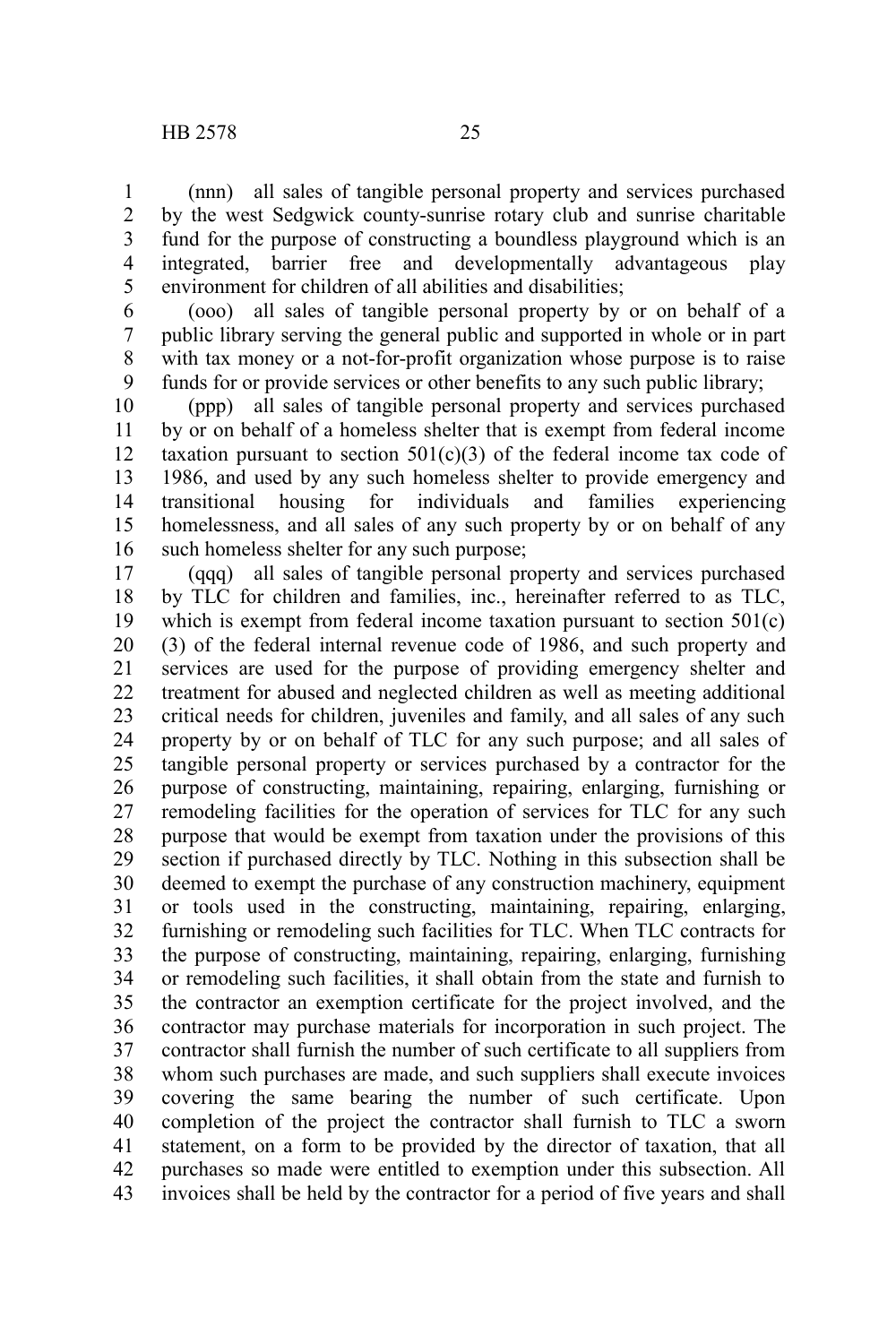be subject to audit by the director of taxation. If any materials purchased under such a certificate are found not to have been incorporated in the building or other project or not to have been returned for credit or the sales or compensating tax otherwise imposed upon such materials that will not be so incorporated in the building or other project reported and paid by such contractor to the director of taxation not later than the  $20<sup>th</sup>$  day of the month following the close of the month in which it shall be determined that such materials will not be used for the purpose for which such certificate was issued, TLC shall be liable for tax on all materials purchased for the project, and upon payment thereof it may recover the same from the contractor together with reasonable attorney fees. Any contractor or any agent, employee or subcontractor thereof, who shall use or otherwise dispose of any materials purchased under such a certificate for any purpose other than that for which such a certificate is issued without the payment of the sales or compensating tax otherwise imposed upon such materials, shall be guilty of a misdemeanor and, upon conviction therefor, shall be subject to the penalties provided for in K.S.A. 79-3615(h), and amendments thereto; 1 2 3 4 5 6 7 8 9 10 11 12 13 14 15 16 17 18

(rrr) all sales of tangible personal property and services purchased by any county law library maintained pursuant to law and sales of tangible personal property and services purchased by an organization that would have been exempt from taxation under the provisions of this subsection if purchased directly by the county law library for the purpose of providing legal resources to attorneys, judges, students and the general public, and all sales of any such property by or on behalf of any such county law library; 19 20 21 22 23 24 25 26

(sss) all sales of tangible personal property and services purchased by catholic charities or youthville, hereinafter referred to as charitable family providers, which is exempt from federal income taxation pursuant to section  $501(c)(3)$  of the federal internal revenue code of 1986, and which such property and services are used for the purpose of providing emergency shelter and treatment for abused and neglected children as well as meeting additional critical needs for children, juveniles and family, and all sales of any such property by or on behalf of charitable family providers for any such purpose; and all sales of tangible personal property or services purchased by a contractor for the purpose of constructing, maintaining, repairing, enlarging, furnishing or remodeling facilities for the operation of services for charitable family providers for any such purpose which would be exempt from taxation under the provisions of this section if purchased directly by charitable family providers. Nothing in this subsection shall be deemed to exempt the purchase of any construction machinery, equipment or tools used in the constructing, maintaining, repairing, enlarging, furnishing or remodeling such facilities for charitable 27 28 29 30 31 32 33 34 35 36 37 38 39 40 41 42 43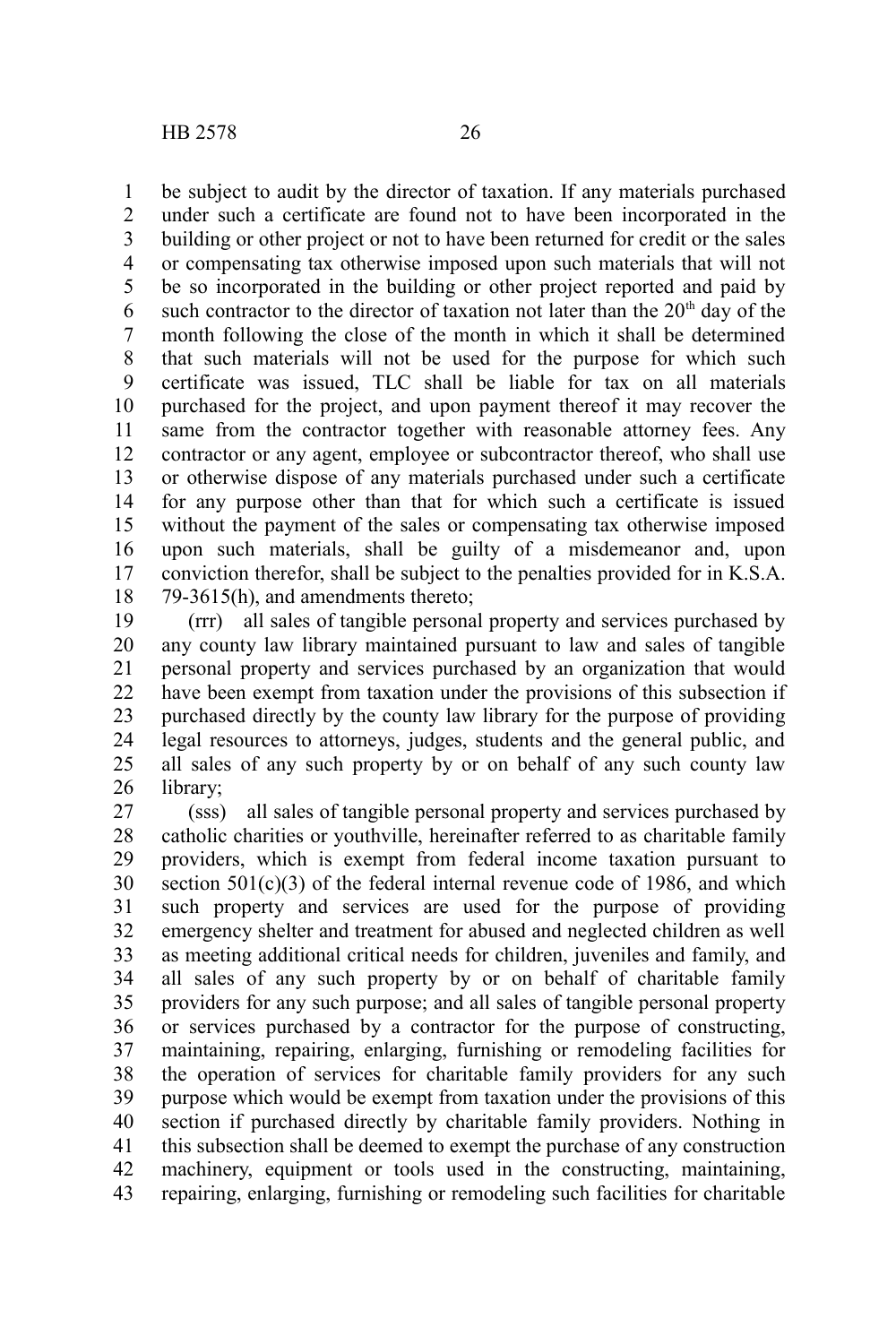family providers. When charitable family providers contracts for the purpose of constructing, maintaining, repairing, enlarging, furnishing or remodeling such facilities, it shall obtain from the state and furnish to the contractor an exemption certificate for the project involved, and the contractor may purchase materials for incorporation in such project. The contractor shall furnish the number of such certificate to all suppliers from whom such purchases are made, and such suppliers shall execute invoices covering the same bearing the number of such certificate. Upon completion of the project the contractor shall furnish to charitable family providers a sworn statement, on a form to be provided by the director of taxation, that all purchases so made were entitled to exemption under this subsection. All invoices shall be held by the contractor for a period of five years and shall be subject to audit by the director of taxation. If any materials purchased under such a certificate are found not to have been incorporated in the building or other project or not to have been returned for credit or the sales or compensating tax otherwise imposed upon such materials that will not be so incorporated in the building or other project reported and paid by such contractor to the director of taxation not later than the  $20<sup>th</sup>$  day of the month following the close of the month in which it shall be determined that such materials will not be used for the purpose for which such certificate was issued, charitable family providers shall be liable for tax on all materials purchased for the project, and upon payment thereof it may recover the same from the contractor together with reasonable attorney fees. Any contractor or any agent, employee or subcontractor thereof, who shall use or otherwise dispose of any materials purchased under such a certificate for any purpose other than that for which such a certificate is issued without the payment of the sales or compensating tax otherwise imposed upon such materials, shall be guilty of a misdemeanor and, upon conviction therefor, shall be subject to the penalties provided for in K.S.A. 79-3615(h), and amendments thereto; 1 2 3 4 5 6 7 8 9 10 11 12 13 14 15 16 17 18 19 20 21 22 23 24 25 26 27 28 29 30

(ttt) all sales of tangible personal property or services purchased by a contractor for a project for the purpose of restoring, constructing, equipping, reconstructing, maintaining, repairing, enlarging, furnishing or remodeling a home or facility owned by a nonprofit museum that has been granted an exemption pursuant to subsection (qq), which such home or facility is located in a city that has been designated as a qualified hometown pursuant to the provisions of K.S.A. 75-5071 et seq., and amendments thereto, and which such project is related to the purposes of K.S.A. 75-5071 et seq., and amendments thereto, and that would be exempt from taxation under the provisions of this section if purchased directly by such nonprofit museum. Nothing in this subsection shall be deemed to exempt the purchase of any construction machinery, equipment or tools used in the restoring, constructing, equipping, reconstructing, 31 32 33 34 35 36 37 38 39 40 41 42 43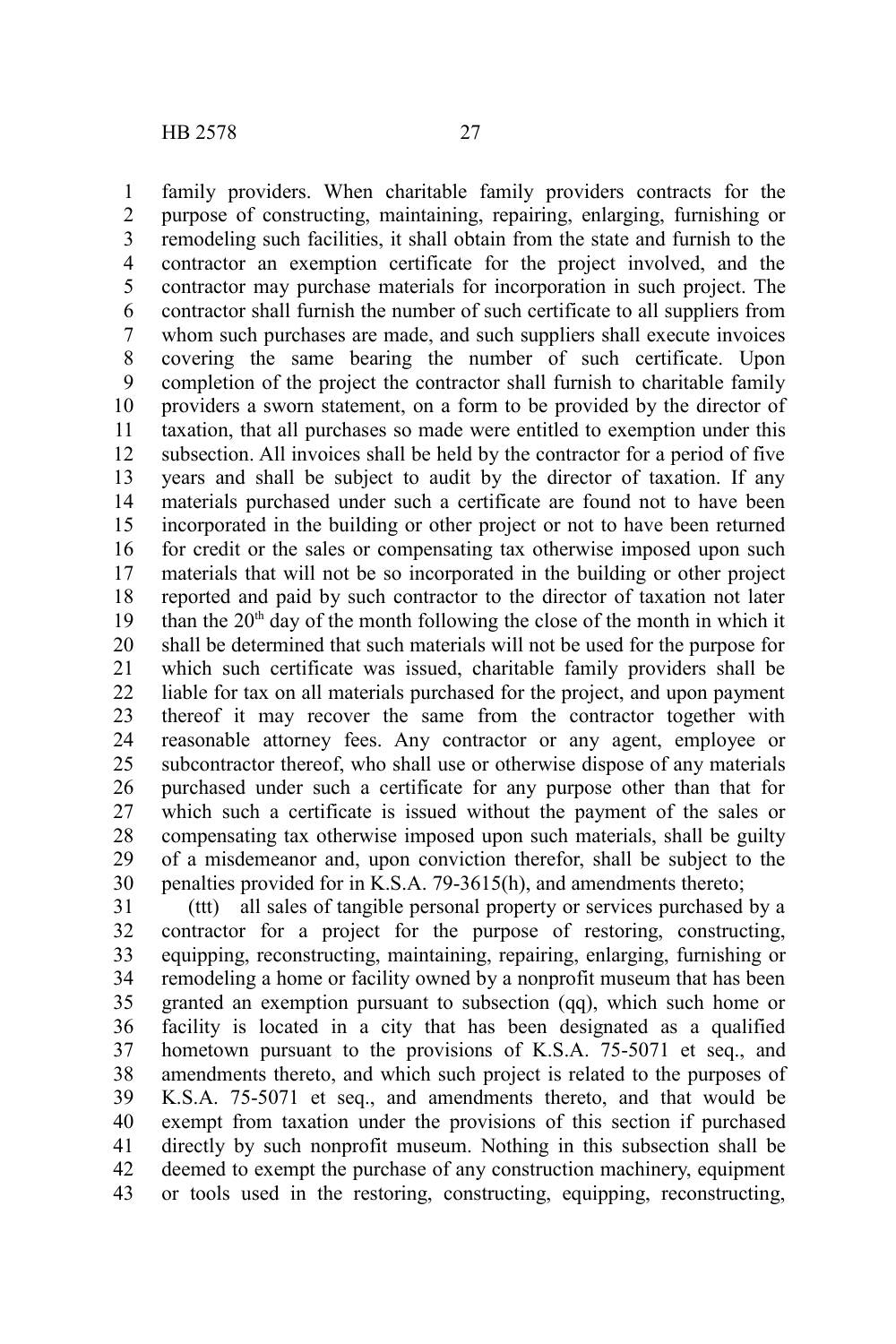maintaining, repairing, enlarging, furnishing or remodeling a home or facility for any such nonprofit museum. When any such nonprofit museum shall contract for the purpose of restoring, constructing, equipping, reconstructing, maintaining, repairing, enlarging, furnishing or remodeling a home or facility, it shall obtain from the state and furnish to the contractor an exemption certificate for the project involved, and the contractor may purchase materials for incorporation in such project. The contractor shall furnish the number of such certificates to all suppliers from whom such purchases are made, and such suppliers shall execute invoices covering the same bearing the number of such certificate. Upon completion of the project, the contractor shall furnish to such nonprofit museum a sworn statement on a form to be provided by the director of taxation that all purchases so made were entitled to exemption under this subsection. All invoices shall be held by the contractor for a period of five years and shall be subject to audit by the director of taxation. If any materials purchased under such a certificate are found not to have been incorporated in the building or other project or not to have been returned for credit or the sales or compensating tax otherwise imposed upon such materials that will not be so incorporated in a home or facility or other project reported and paid by such contractor to the director of taxation not later than the 20<sup>th</sup> day of the month following the close of the month in which it shall be determined that such materials will not be used for the purpose for which such certificate was issued, such nonprofit museum shall be liable for tax on all materials purchased for the project, and upon payment thereof it may recover the same from the contractor together with reasonable attorney fees. Any contractor or any agent, employee or subcontractor thereof, who shall use or otherwise dispose of any materials purchased under such a certificate for any purpose other than that for which such a certificate is issued without the payment of the sales or compensating tax otherwise imposed upon such materials, shall be guilty of a misdemeanor and, upon conviction therefor, shall be subject to the penalties provided for in K.S.A. 79-3615(h), and amendments thereto; 1 2 3 4 5 6 7 8 9 10 11 12 13 14 15 16 17 18 19 20 21 22 23 24 25 26 27 28 29 30 31 32

(uuu) all sales of tangible personal property and services purchased by Kansas children's service league, hereinafter referred to as KCSL, which is exempt from federal income taxation pursuant to section 501(c) (3) of the federal internal revenue code of 1986, and which such property and services are used for the purpose of providing for the prevention and treatment of child abuse and maltreatment as well as meeting additional critical needs for children, juveniles and family, and all sales of any such property by or on behalf of KCSL for any such purpose; and all sales of tangible personal property or services purchased by a contractor for the purpose of constructing, maintaining, repairing, enlarging, furnishing or remodeling facilities for the operation of services for KCSL for any such 33 34 35 36 37 38 39 40 41 42 43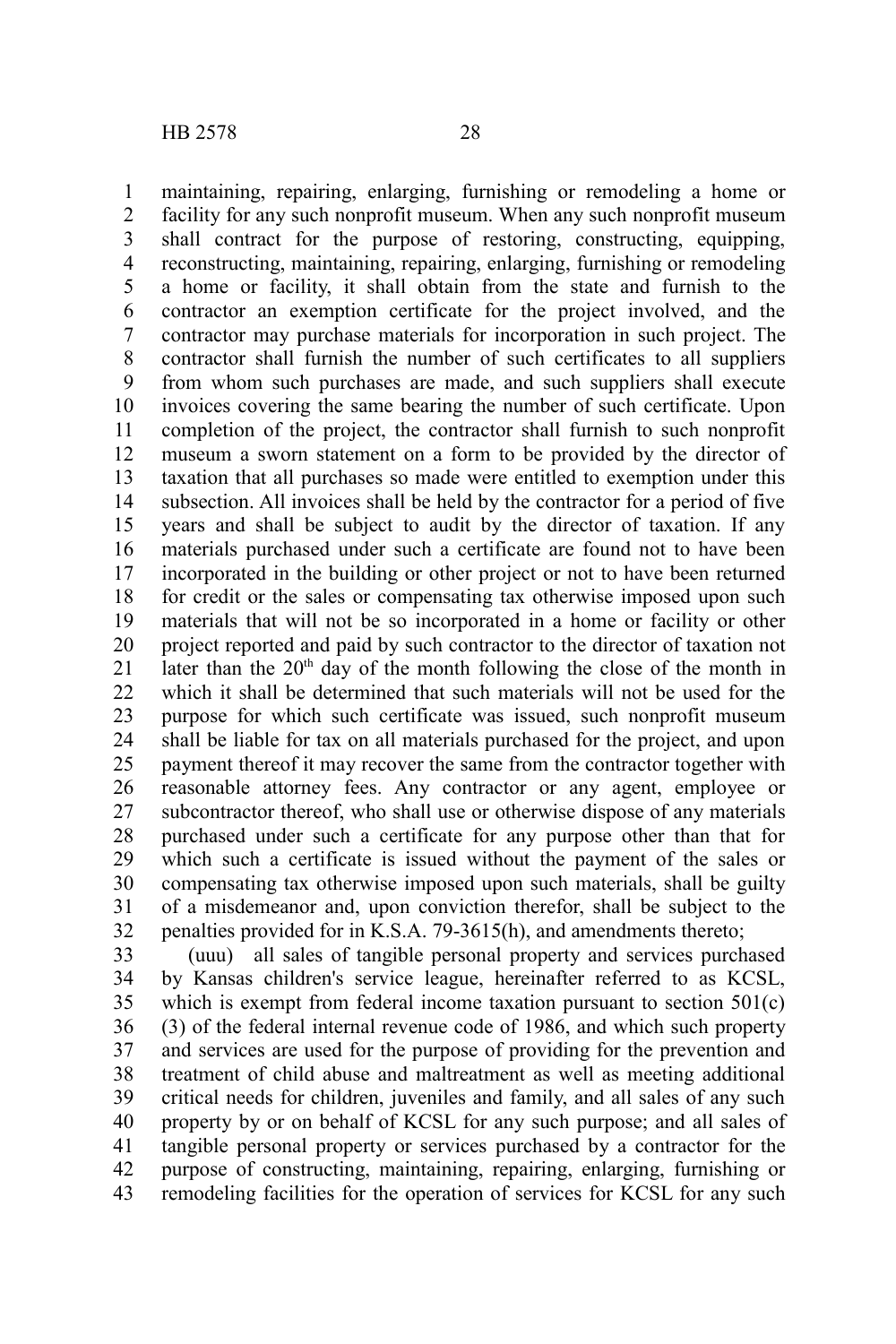purpose that would be exempt from taxation under the provisions of this section if purchased directly by KCSL. Nothing in this subsection shall be deemed to exempt the purchase of any construction machinery, equipment or tools used in the constructing, maintaining, repairing, enlarging, furnishing or remodeling such facilities for KCSL. When KCSL contracts for the purpose of constructing, maintaining, repairing, enlarging, furnishing or remodeling such facilities, it shall obtain from the state and furnish to the contractor an exemption certificate for the project involved, and the contractor may purchase materials for incorporation in such project. The contractor shall furnish the number of such certificate to all suppliers from whom such purchases are made, and such suppliers shall execute invoices covering the same bearing the number of such certificate. Upon completion of the project the contractor shall furnish to KCSL a sworn statement, on a form to be provided by the director of taxation, that all purchases so made were entitled to exemption under this subsection. All invoices shall be held by the contractor for a period of five years and shall be subject to audit by the director of taxation. If any materials purchased under such a certificate are found not to have been incorporated in the building or other project or not to have been returned for credit or the sales or compensating tax otherwise imposed upon such materials that will not be so incorporated in the building or other project reported and paid by such contractor to the director of taxation not later than the  $20<sup>th</sup>$ day of the month following the close of the month in which it shall be determined that such materials will not be used for the purpose for which such certificate was issued, KCSL shall be liable for tax on all materials purchased for the project, and upon payment thereof it may recover the same from the contractor together with reasonable attorney fees. Any contractor or any agent, employee or subcontractor thereof, who shall use or otherwise dispose of any materials purchased under such a certificate for any purpose other than that for which such a certificate is issued without the payment of the sales or compensating tax otherwise imposed upon such materials, shall be guilty of a misdemeanor and, upon conviction therefor, shall be subject to the penalties provided for in K.S.A. 79-3615(h), and amendments thereto; 1 2 3 4 5 6 7 8 9 10 11 12 13 14 15 16 17 18 19 20 21 22 23 24 25 26 27 28 29 30 31 32 33 34

(vvv) all sales of tangible personal property or services, including the renting and leasing of tangible personal property or services, purchased by jazz in the woods, inc., a Kansas corporation that is exempt from federal income taxation pursuant to section  $501(c)(3)$  of the federal internal revenue code, for the purpose of providing jazz in the woods, an event benefiting children-in-need and other nonprofit charities assisting such children, and all sales of any such property by or on behalf of such organization for such purpose; 35 36 37 38 39 40 41 42

(www) all sales of tangible personal property purchased by or on 43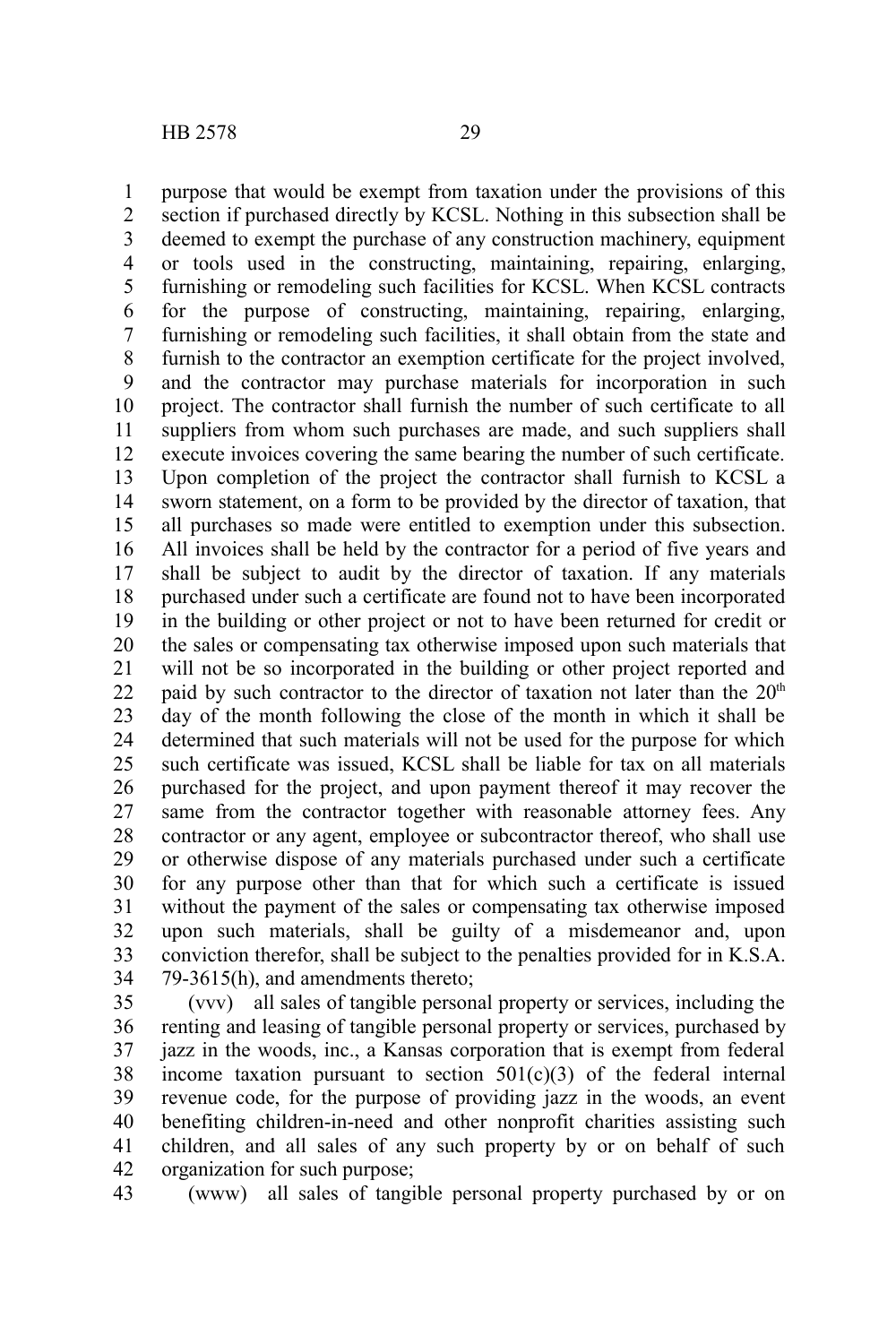behalf of the Frontenac education foundation, which is exempt from federal income taxation pursuant to section  $501(c)(3)$  of the federal internal revenue code, for the purpose of providing education support for students, and all sales of any such property by or on behalf of such organization for such purpose; 1 2 3 4 5

(xxx) all sales of personal property and services purchased by the booth theatre foundation, inc., an organization, which is exempt from federal income taxation pursuant to section  $501(c)(3)$  of the federal internal revenue code of 1986, and which such personal property and services are used by any such organization in the constructing, equipping, reconstructing, maintaining, repairing, enlarging, furnishing or remodeling of the booth theatre, and all sales of tangible personal property or services purchased by a contractor for the purpose of constructing, equipping, reconstructing, maintaining, repairing, enlarging, furnishing or remodeling the booth theatre for such organization, that would be exempt from taxation under the provisions of this section if purchased directly by such organization. Nothing in this subsection shall be deemed to exempt the purchase of any construction machinery, equipment or tools used in the constructing, equipping, reconstructing, maintaining, repairing, enlarging, furnishing or remodeling facilities for any such organization. When any such organization shall contract for the purpose of constructing, equipping, reconstructing, maintaining, repairing, enlarging, furnishing or remodeling facilities, it shall obtain from the state and furnish to the contractor an exemption certificate for the project involved, and the contractor may purchase materials for incorporation in such project. The contractor shall furnish the number of such certificate to all suppliers from whom such purchases are made, and such suppliers shall execute invoices covering the same bearing the number of such certificate. Upon completion of the project the contractor shall furnish to such organization concerned a sworn statement, on a form to be provided by the director of taxation, that all purchases so made were entitled to exemption under this subsection. All invoices shall be held by the contractor for a period of five years and shall be subject to audit by the director of taxation. If any materials purchased under such a certificate are found not to have been incorporated in such facilities or not to have been returned for credit or the sales or compensating tax otherwise imposed upon such materials that will not be so incorporated in such facilities reported and paid by such contractor to the director of taxation not later than the  $20<sup>th</sup>$  day of the month following the close of the month in which it shall be determined that such materials will not be used for the purpose for which such certificate was issued, such organization concerned shall be liable for tax on all materials purchased for the project, and upon payment thereof it may recover the same from the contractor together with reasonable attorney fees. Any contractor or 6 7 8 9 10 11 12 13 14 15 16 17 18 19 20 21 22 23 24 25 26 27 28 29 30 31 32 33 34 35 36 37 38 39 40 41 42 43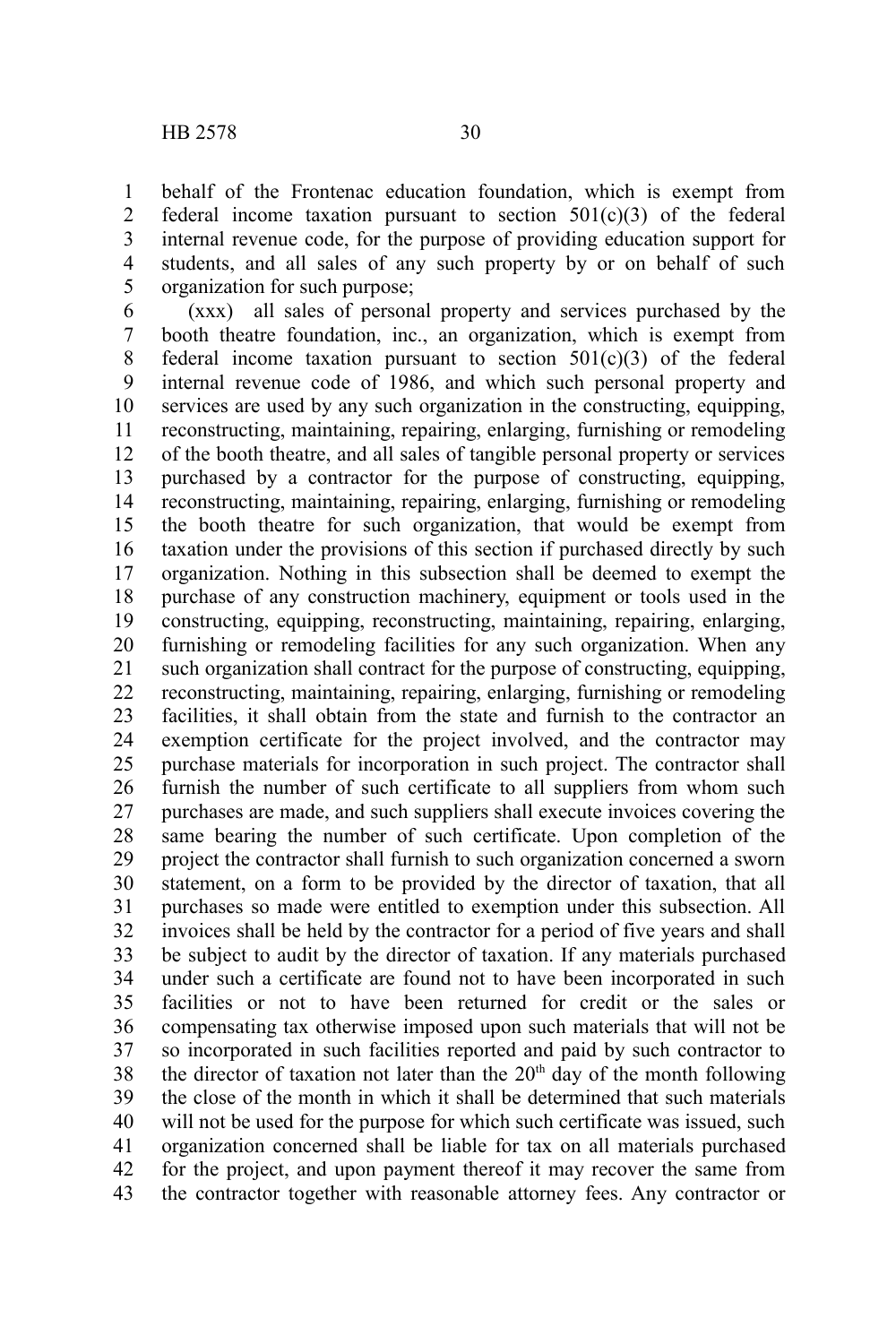any agent, employee or subcontractor thereof, who shall use or otherwise dispose of any materials purchased under such a certificate for any purpose other than that for which such a certificate is issued without the payment of the sales or compensating tax otherwise imposed upon such materials, shall be guilty of a misdemeanor and, upon conviction therefor, shall be subject to the penalties provided for in K.S.A. 79-3615(h), and amendments thereto. Sales tax paid on and after January 1, 2007, but prior to the effective date of this act upon the gross receipts received from any sale which would have been exempted by the provisions of this subsection had such sale occurred after the effective date of this act shall be refunded. Each claim for a sales tax refund shall be verified and submitted to the director of taxation upon forms furnished by the director and shall be accompanied by any additional documentation required by the director. The director shall review each claim and shall refund that amount of sales tax paid as determined under the provisions of this subsection. All refunds shall be paid from the sales tax refund fund upon warrants of the director of accounts and reports pursuant to vouchers approved by the director or the director's designee; 1 2 3 4 5 6 7 8 9 10 11 12 13 14 15 16 17 18

(yyy) all sales of tangible personal property and services purchased by TLC charities foundation, inc., hereinafter referred to as TLC charities, which is exempt from federal income taxation pursuant to section 501(c) (3) of the federal internal revenue code of 1986, and which such property and services are used for the purpose of encouraging private philanthropy to further the vision, values, and goals of TLC for children and families, inc.; and all sales of such property and services by or on behalf of TLC charities for any such purpose and all sales of tangible personal property or services purchased by a contractor for the purpose of constructing, maintaining, repairing, enlarging, furnishing or remodeling facilities for the operation of services for TLC charities for any such purpose that would be exempt from taxation under the provisions of this section if purchased directly by TLC charities. Nothing in this subsection shall be deemed to exempt the purchase of any construction machinery, equipment or tools used in the constructing, maintaining, repairing, enlarging, furnishing or remodeling such facilities for TLC charities. When TLC charities contracts for the purpose of constructing, maintaining, repairing, enlarging, furnishing or remodeling such facilities, it shall obtain from the state and furnish to the contractor an exemption certificate for the project involved, and the contractor may purchase materials for incorporation in such project. The contractor shall furnish the number of such certificate to all suppliers from whom such purchases are made, and such suppliers shall execute invoices covering the same bearing the number of such certificate. Upon completion of the project the contractor shall furnish to TLC charities a sworn statement, on a form to be provided by the director of 19 20 21 22 23 24 25 26 27 28 29 30 31 32 33 34 35 36 37 38 39 40 41 42 43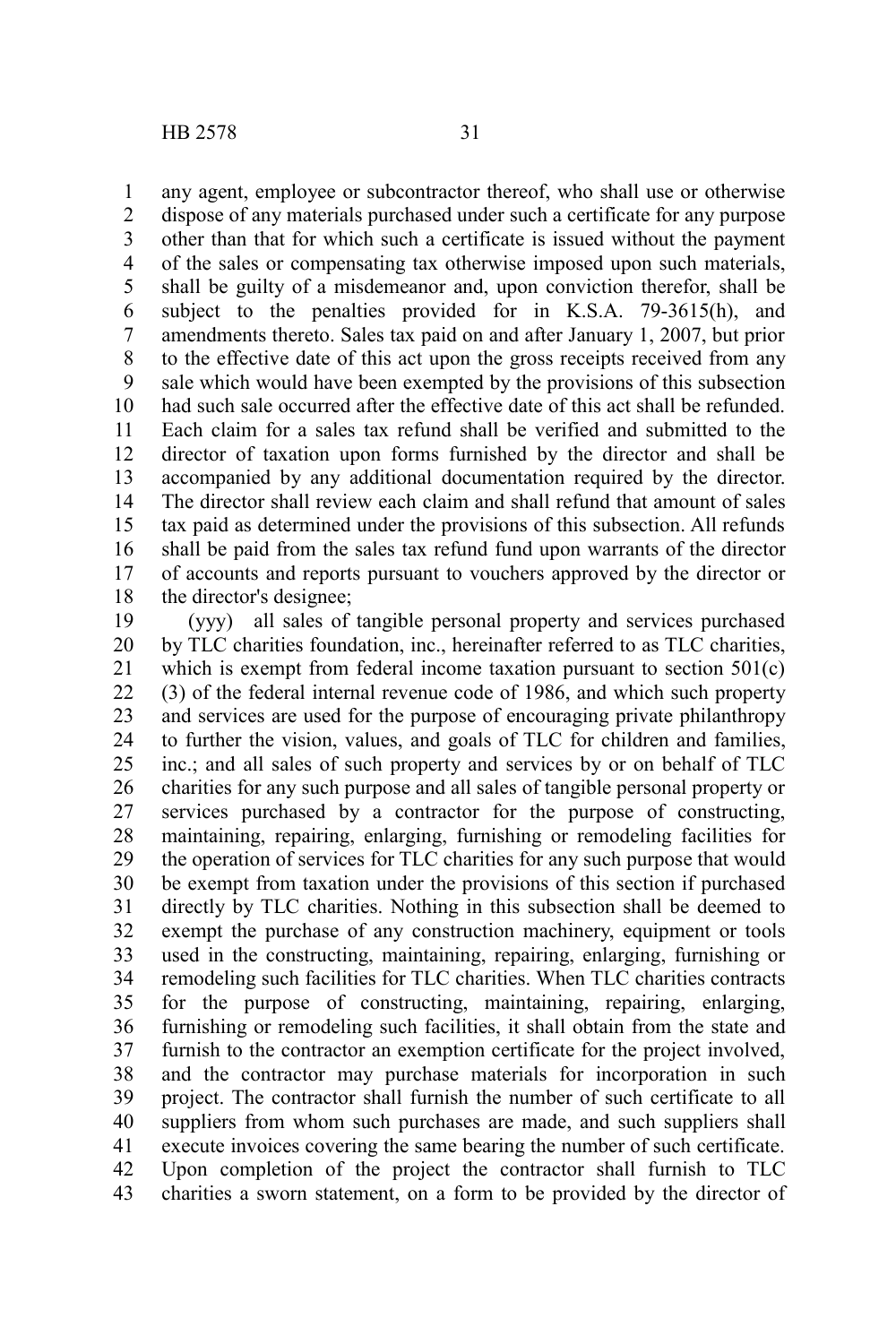taxation, that all purchases so made were entitled to exemption under this subsection. All invoices shall be held by the contractor for a period of five years and shall be subject to audit by the director of taxation. If any materials purchased under such a certificate are found not to have been incorporated in the building or other project or not to have been returned for credit or the sales or compensating tax otherwise imposed upon such materials that will not be incorporated into the building or other project reported and paid by such contractor to the director of taxation not later than the  $20<sup>th</sup>$  day of the month following the close of the month in which it shall be determined that such materials will not be used for the purpose for which such certificate was issued. TLC charities shall be liable for tax on all materials purchased for the project, and upon payment thereof it may recover the same from the contractor together with reasonable attorney fees. Any contractor or any agent, employee or subcontractor thereof, who shall use or otherwise dispose of any materials purchased under such a certificate for any purpose other than that for which such a certificate is issued without the payment of the sales or compensating tax otherwise imposed upon such materials, shall be guilty of a misdemeanor and, upon conviction therefor, shall be subject to the penalties provided for in K.S.A. 79-3615(h), and amendments thereto; 1 2 3 4 5 6 7 8 9 10 11 12 13 14 15 16 17 18 19 20

(zzz) all sales of tangible personal property purchased by the rotary club of shawnee foundation, which is exempt from federal income taxation pursuant to section  $501(c)(3)$  of the federal internal revenue code of 1986. as amended, used for the purpose of providing contributions to community service organizations and scholarships; 21 22 23 24 25

(aaaa) all sales of personal property and services purchased by or on behalf of victory in the valley, inc., which is exempt from federal income taxation pursuant to section  $501(c)(3)$  of the federal internal revenue code, for the purpose of providing a cancer support group and services for persons with cancer, and all sales of any such property by or on behalf of any such organization for any such purpose; 26 27 28 29 30 31

(bbbb) all sales of entry or participation fees, charges or tickets by Guadalupe health foundation, which is exempt from federal income taxation pursuant to section  $501(c)(3)$  of the federal internal revenue code, for such organization's annual fundraising event which purpose is to provide health care services for uninsured workers; 32 33 34 35 36

(cccc) all sales of tangible personal property or services purchased by or on behalf of wayside waifs, inc., which is exempt from federal income taxation pursuant to section  $501(c)(3)$  of the federal internal revenue code, for the purpose of providing such organization's annual fundraiser, an event whose purpose is to support the care of homeless and abandoned animals, animal adoption efforts, education programs for children and efforts to reduce animal over-population and animal welfare services, and 37 38 39 40 41 42 43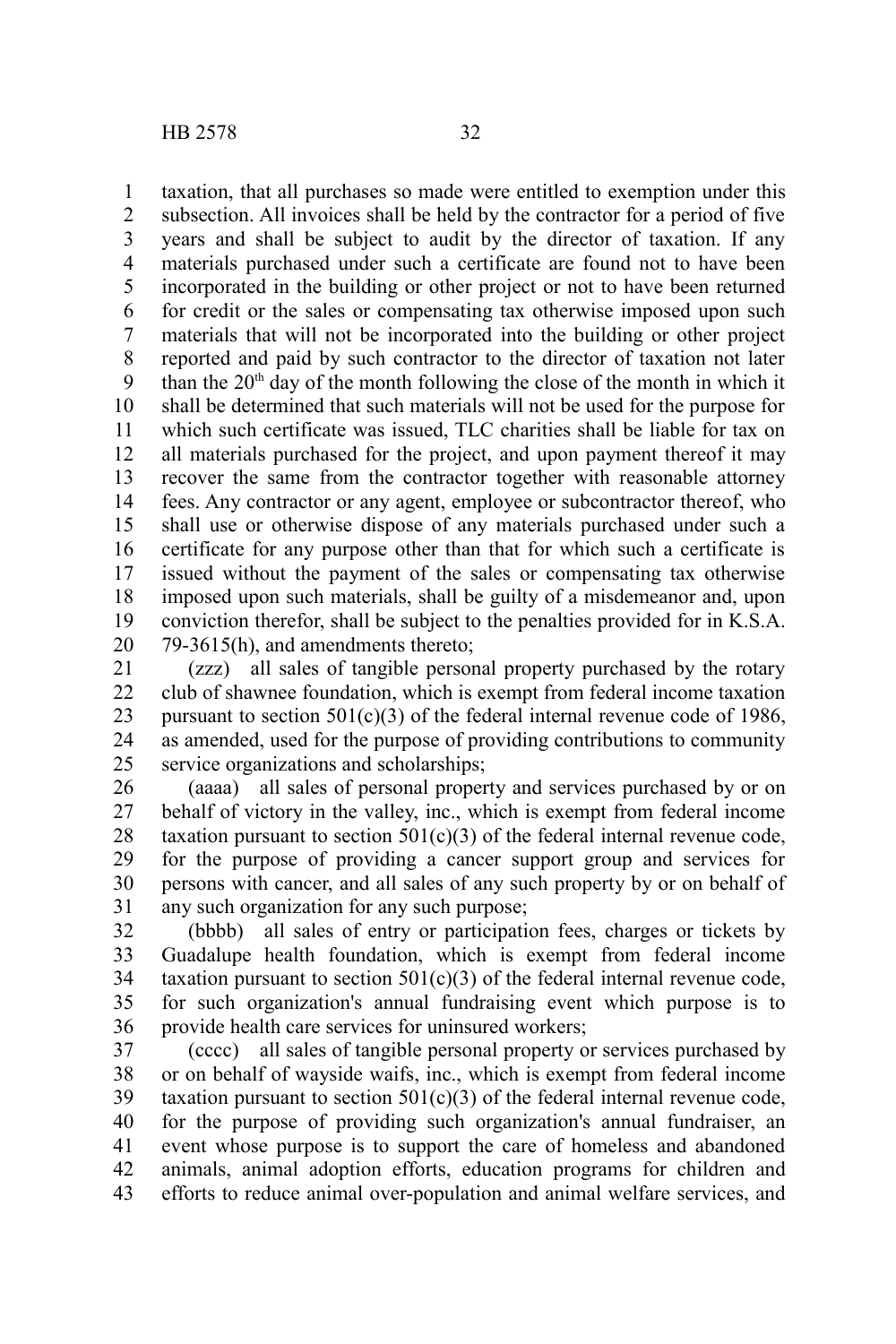all sales of any such property, including entry or participation fees or charges, by or on behalf of such organization for such purpose; 1 2

(dddd) all sales of tangible personal property or services purchased by or on behalf of goodwill industries or Easter seals of Kansas, inc., both of which are exempt from federal income taxation pursuant to section  $501(c)(3)$  of the federal internal revenue code, for the purpose of providing education, training and employment opportunities for people with disabilities and other barriers to employment; 3 4 5 6 7 8

(eeee) all sales of tangible personal property or services purchased by or on behalf of all American beef battalion, inc., which is exempt from federal income taxation pursuant to section  $501(c)(3)$  of the federal internal revenue code, for the purpose of educating, promoting and participating as a contact group through the beef cattle industry in order to carry out such projects that provide support and morale to members of the United States armed forces and military services; 9 10 11 12 13 14 15

(ffff) all sales of tangible personal property and services purchased by sheltered living, inc., which is exempt from federal income taxation pursuant to section  $501(c)(3)$  of the federal internal revenue code of 1986, and which such property and services are used for the purpose of providing residential and day services for people with developmental disabilities or intellectual disability, or both, and all sales of any such property by or on behalf of sheltered living, inc., for any such purpose; and all sales of tangible personal property or services purchased by a contractor for the purpose of rehabilitating, constructing, maintaining, repairing, enlarging, furnishing or remodeling homes and facilities for sheltered living, inc., for any such purpose that would be exempt from taxation under the provisions of this section if purchased directly by sheltered living, inc. Nothing in this subsection shall be deemed to exempt the purchase of any construction machinery, equipment or tools used in the constructing, maintaining, repairing, enlarging, furnishing or remodeling such homes and facilities for sheltered living, inc. When sheltered living, inc., contracts for the purpose of rehabilitating, constructing, maintaining, repairing, enlarging, furnishing or remodeling such homes and facilities, it shall obtain from the state and furnish to the contractor an exemption certificate for the project involved, and the contractor may purchase materials for incorporation in such project. The contractor shall furnish the number of such certificate to all suppliers from whom such purchases are made, and such suppliers shall execute invoices covering the same bearing the number of such certificate. Upon completion of the project the contractor shall furnish to sheltered living, inc., a sworn statement, on a form to be provided by the director of taxation, that all purchases so made were entitled to exemption under this subsection. All invoices shall be held by the contractor for a period of five years and shall be subject to audit by 16 17 18 19 20 21 22 23 24 25 26 27 28 29 30 31 32 33 34 35 36 37 38 39 40 41 42 43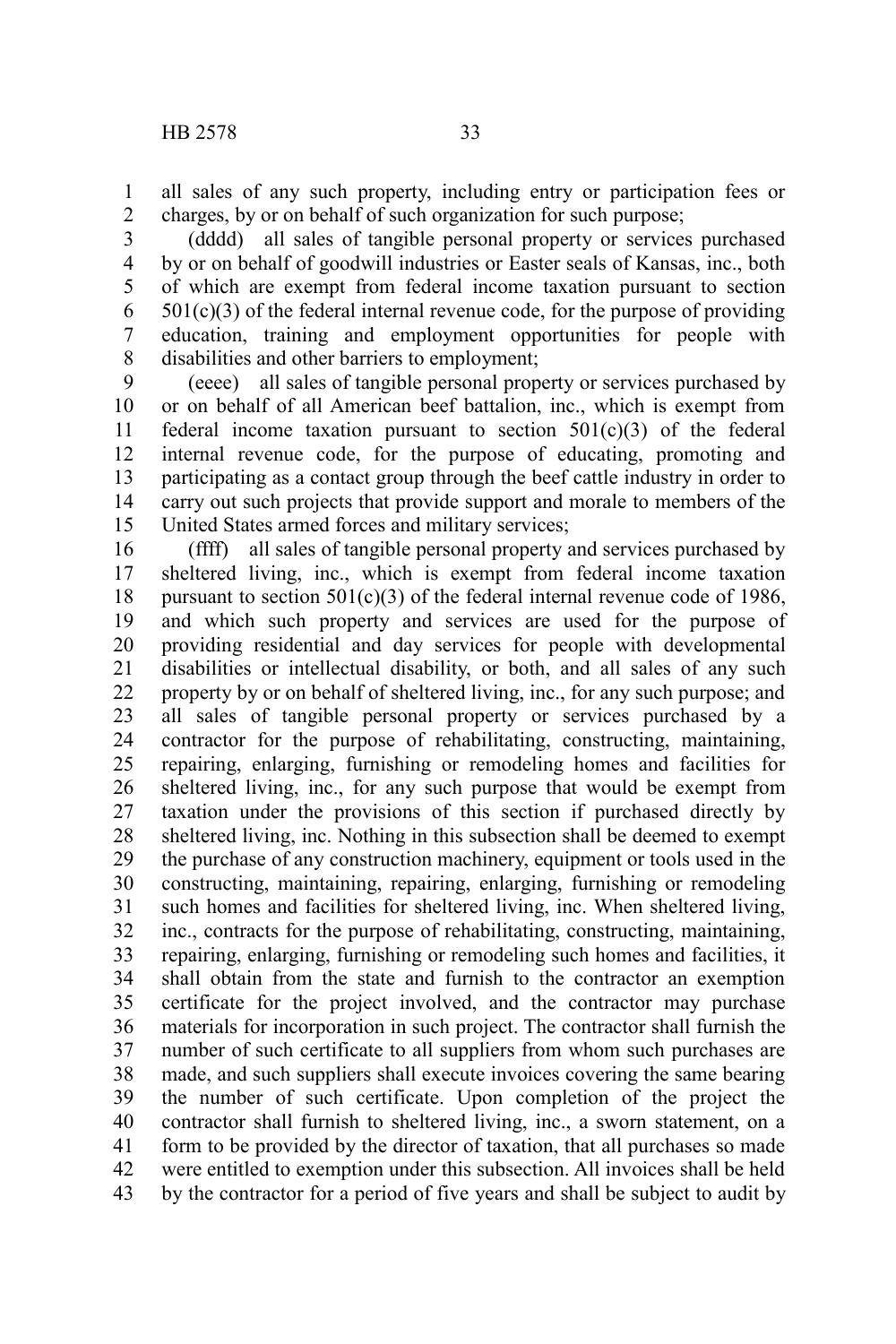the director of taxation. If any materials purchased under such a certificate are found not to have been incorporated in the building or other project or not to have been returned for credit or the sales or compensating tax otherwise imposed upon such materials that will not be so incorporated in the building or other project reported and paid by such contractor to the director of taxation not later than the  $20<sup>th</sup>$  day of the month following the close of the month in which it shall be determined that such materials will not be used for the purpose for which such certificate was issued, sheltered living, inc., shall be liable for tax on all materials purchased for the project, and upon payment thereof it may recover the same from the contractor together with reasonable attorney fees. Any contractor or any agent, employee or subcontractor thereof, who shall use or otherwise dispose of any materials purchased under such a certificate for any purpose other than that for which such a certificate is issued without the payment of the sales or compensating tax otherwise imposed upon such materials, shall be guilty of a misdemeanor and, upon conviction therefor, shall be subject to the penalties provided for in K.S.A. 79-3615(h), and amendments thereto; 1 2 3 4 5 6 7 8 9 10 11 12 13 14 15 16 17 18

(gggg) all sales of game birds for which the primary purpose is use in hunting; 19 20

(hhhh) all sales of tangible personal property or services purchased on or after July 1, 2014, for the purpose of and in conjunction with constructing, reconstructing, enlarging or remodeling a business identified under the North American industry classification system (NAICS) subsectors 1123, 1124, 112112, 112120 or 112210, and the sale and installation of machinery and equipment purchased for installation at any such business. The exemption provided in this subsection shall not apply to projects that have actual total costs less than \$50,000. When a person contracts for the construction, reconstruction, enlargement or remodeling of any such business, such person shall obtain from the state and furnish to the contractor an exemption certificate for the project involved, and the contractor may purchase materials, machinery and equipment for incorporation in such project. The contractor shall furnish the number of such certificates to all suppliers from whom such purchases are made, and such suppliers shall execute invoices covering the same bearing the number of such certificate. Upon completion of the project, the contractor shall furnish to the owner of the business a sworn statement, on a form to be provided by the director of taxation, that all purchases so made were entitled to exemption under this subsection. All invoices shall be held by the contractor for a period of five years and shall be subject to audit by the director of taxation. Any contractor or any agent, employee or subcontractor of the contractor, who shall use or otherwise dispose of any materials, machinery or equipment purchased under such a certificate for 21 22 23 24 25 26 27 28 29 30 31 32 33 34 35 36 37 38 39 40 41 42 43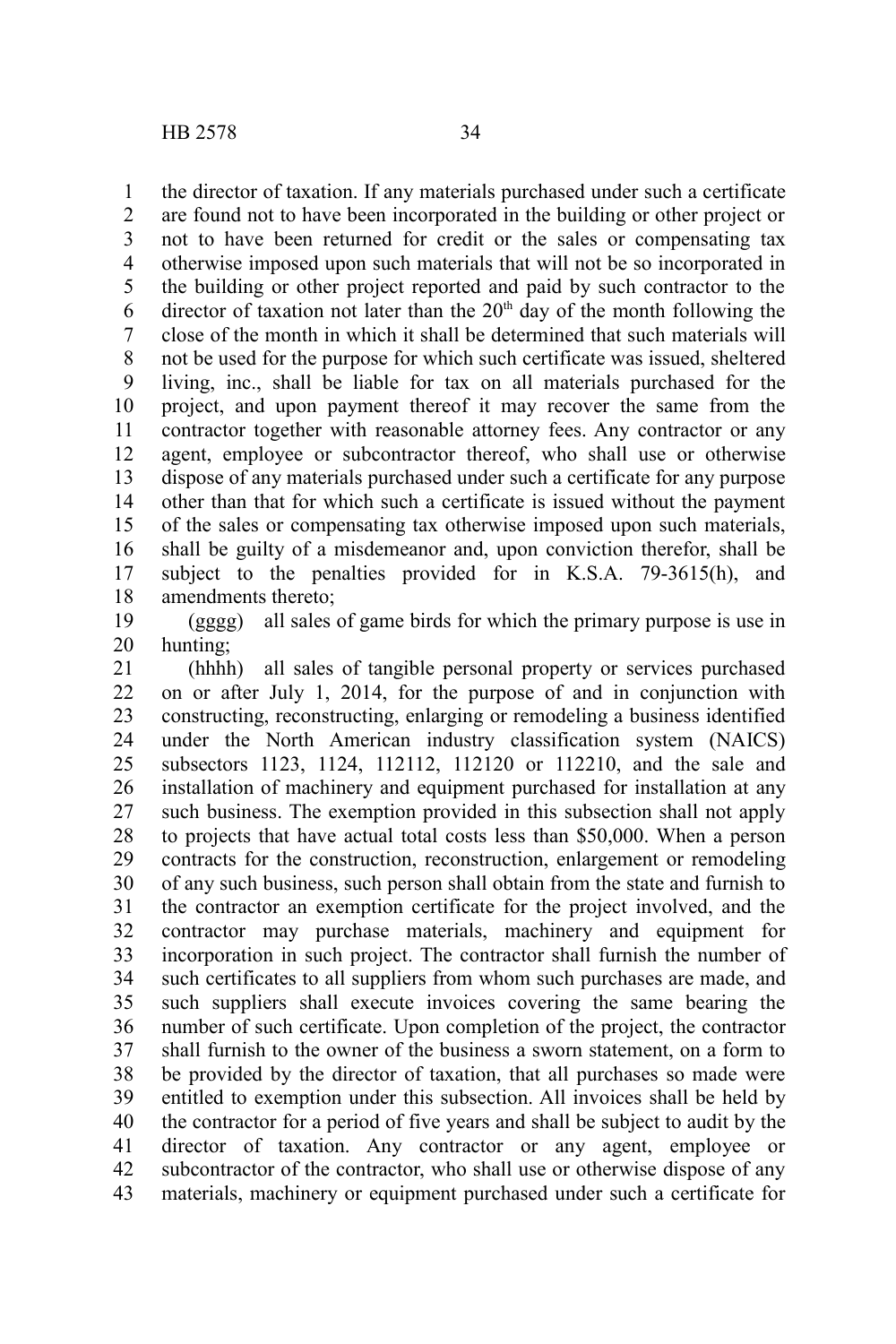any purpose other than that for which such a certificate is issued without the payment of the sales or compensating tax otherwise imposed thereon, shall be guilty of a misdemeanor and, upon conviction therefor, shall be subject to the penalties provided for in K.S.A. 79-3615(h), and amendments thereto; 1 2 3 4 5

(iiii) all sales of tangible personal property or services purchased by a contractor for the purpose of constructing, maintaining, repairing, enlarging, furnishing or remodeling facilities for the operation of services for Wichita children's home for any such purpose that would be exempt from taxation under the provisions of this section if purchased directly by Wichita children's home. Nothing in this subsection shall be deemed to exempt the purchase of any construction machinery, equipment or tools used in the constructing, maintaining, repairing, enlarging, furnishing or remodeling such facilities for Wichita children's home. When Wichita children's home contracts for the purpose of constructing, maintaining, repairing, enlarging, furnishing or remodeling such facilities, it shall obtain from the state and furnish to the contractor an exemption certificate for the project involved, and the contractor may purchase materials for incorporation in such project. The contractor shall furnish the number of such certificate to all suppliers from whom such purchases are made, and such suppliers shall execute invoices covering the same bearing the number of such certificate. Upon completion of the project, the contractor shall furnish to Wichita children's home a sworn statement, on a form to be provided by the director of taxation, that all purchases so made were entitled to exemption under this subsection. All invoices shall be held by the contractor for a period of five years and shall be subject to audit by the director of taxation. If any materials purchased under such a certificate are found not to have been incorporated in the building or other project or not to have been returned for credit or the sales or compensating tax otherwise imposed upon such materials that will not be so incorporated in the building or other project reported and paid by such contractor to the director of taxation not later than the  $20<sup>th</sup>$  day of the month following the close of the month in which it shall be determined that such materials will not be used for the purpose for which such certificate was issued, Wichita children's home shall be liable for the tax on all materials purchased for the project, and upon payment, it may recover the same from the contractor together with reasonable attorney fees. Any contractor or any agent, employee or subcontractor, who shall use or otherwise dispose of any materials purchased under such a certificate for any purpose other than that for which such a certificate is issued without the payment of the sales or compensating tax otherwise imposed upon such materials, shall be guilty of a misdemeanor and, upon conviction, shall be subject to the penalties provided for in K.S.A. 79-3615(h), and amendments thereto; 6 7 8 9 10 11 12 13 14 15 16 17 18 19 20 21 22 23 24 25 26 27 28 29 30 31 32 33 34 35 36 37 38 39 40 41 42 43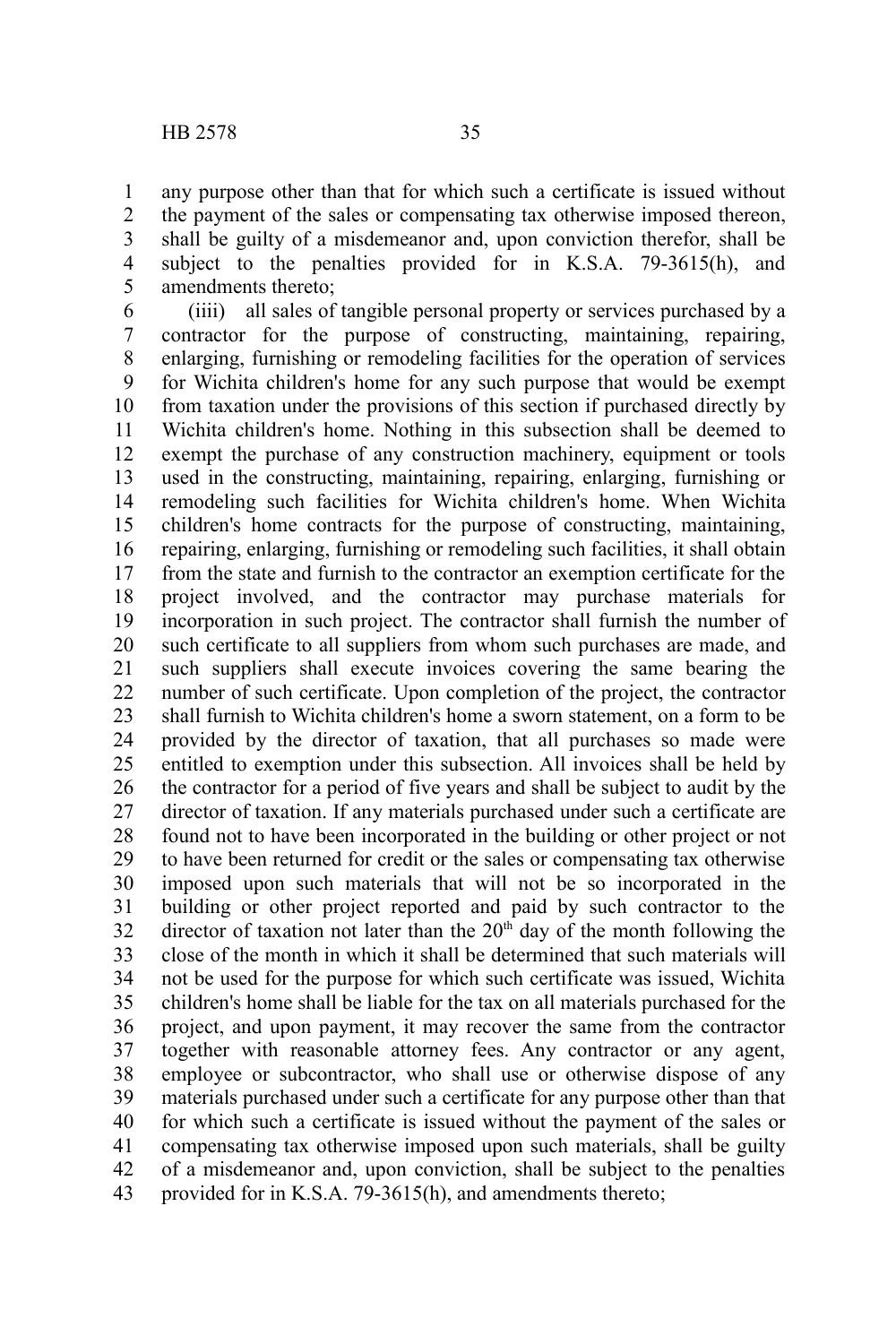(iiii) all sales of tangible personal property or services purchased by or on behalf of the beacon, inc., that is exempt from federal income taxation pursuant to section  $501(c)(3)$  of the federal internal revenue code, for the purpose of providing those desiring help with food, shelter, clothing and other necessities of life during times of special need; 1 2 3 4 5

(kkkk) all sales of tangible personal property and services purchased by or on behalf of reaching out from within, inc., which is exempt from federal income taxation pursuant to section  $501(c)(3)$  of the federal internal revenue code, for the purpose of sponsoring self-help programs for incarcerated persons that will enable such incarcerated persons to become role models for non-violence while in correctional facilities and productive family members and citizens upon return to the community; 6 7 8 9 10 11 12

(llll) all sales of tangible personal property and services purchased by Gove county healthcare endowment foundation, inc., which is exempt from federal income taxation pursuant to section  $501(c)(3)$  of the federal internal revenue code of 1986, and which such property and services are used for the purpose of constructing and equipping an airport in Quinter, Kansas, and all sales of tangible personal property or services purchased by a contractor for the purpose of constructing and equipping an airport in Quinter, Kansas, for such organization, that would be exempt from taxation under the provisions of this section if purchased directly by such organization. Nothing in this subsection shall be deemed to exempt the purchase of any construction machinery, equipment or tools used in the constructing or equipping of facilities for such organization. When such organization shall contract for the purpose of constructing or equipping an airport in Quinter, Kansas, it shall obtain from the state and furnish to the contractor an exemption certificate for the project involved, and the contractor may purchase materials for incorporation in such project. The contractor shall furnish the number of such certificate to all suppliers from whom such purchases are made, and such suppliers shall execute invoices covering the same bearing the number of such certificate. Upon completion of the project, the contractor shall furnish to such organization concerned a sworn statement, on a form to be provided by the director of taxation, that all purchases so made were entitled to exemption under this subsection. All invoices shall be held by the contractor for a period of five years and shall be subject to audit by the director of taxation. If any materials purchased under such a certificate are found not to have been incorporated in such facilities or not to have been returned for credit or the sales or compensating tax otherwise imposed upon such materials that will not be so incorporated in such facilities reported and paid by such contractor to the director of taxation no later than the  $20<sup>th</sup>$  day of the month following the close of the month in which it shall be determined that such materials will not be used for the purpose for which such certificate was 13 14 15 16 17 18 19 20 21 22 23 24 25 26 27 28 29 30 31 32 33 34 35 36 37 38 39 40 41 42 43